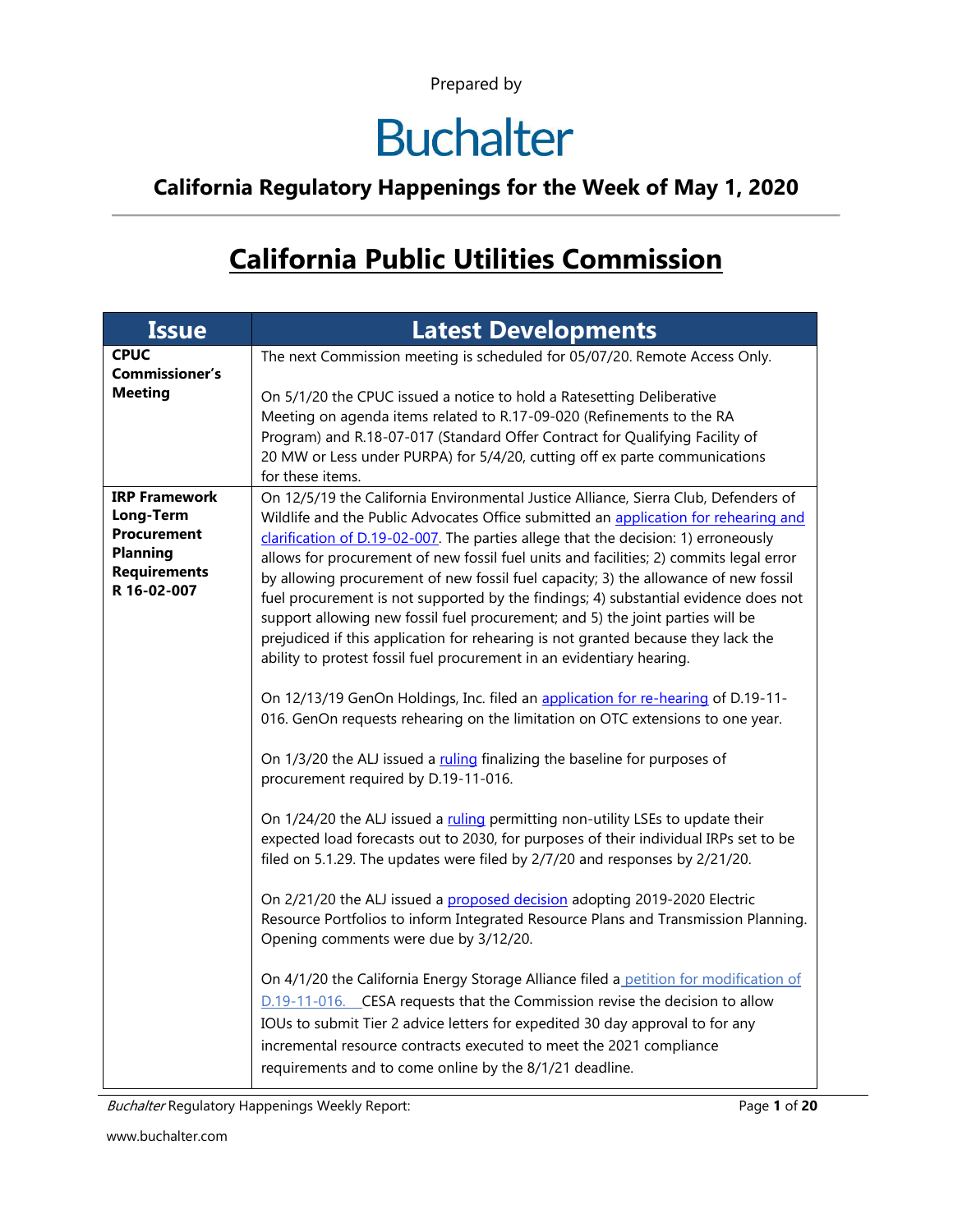# **Buchalter**

#### **California Regulatory Happenings for the Week of May 1, 2020**

|                                                                                                                                                             | On 4/15/20 the ALJ issued a ruling finalizing load forecasts and greenhouse gas<br>benchmarks for individual 2020 IRP filings and assigning procurement obligations<br>pursuant to D. 19-11-016.<br>On 4/21/20 several parties filed comments on CESA's petition for modification,<br>including: Environmental Defense Fund, Southern California Edision, PG&E, SDG&E,<br>350 Bay Area, Fluence Energy, and Cal Advocates, Sierra Club, California<br><b>Enivronmental Justice Alliance</b>                                                                                                                                                                                                                                                                                                                                                                                                                                                                                                                                                                                                                                                                                                                                  |
|-------------------------------------------------------------------------------------------------------------------------------------------------------------|------------------------------------------------------------------------------------------------------------------------------------------------------------------------------------------------------------------------------------------------------------------------------------------------------------------------------------------------------------------------------------------------------------------------------------------------------------------------------------------------------------------------------------------------------------------------------------------------------------------------------------------------------------------------------------------------------------------------------------------------------------------------------------------------------------------------------------------------------------------------------------------------------------------------------------------------------------------------------------------------------------------------------------------------------------------------------------------------------------------------------------------------------------------------------------------------------------------------------|
| <b>Streamlining</b><br><b>Interconnection of</b><br><b>Distributed Energy</b><br><b>Resources and</b><br><b>Improvements to</b><br>Rule 21 (R17-07-<br>007) | This rulemaking addresses streamlining interconnection of distributed energy<br>resources and improvements to rule 21.<br>A Proposed Decision was issued on February 22, 2019, adopting the Proposals from<br>the March 15, 2018 workshop Group 1 Report. The Proposed Decision was<br>approved at the Commission's Meeting March 28, 2019. Status reports from<br>working groups have been filed.<br>The California Energy Storage Alliance filed a motion to establish a sub-group and<br>schedule a joint workshop with R18-12-006 to introduce proposal on mobile<br>inverter technical requirements for Rule 21 interconnection.<br>On 8/23/19, a Joint ALJ ruling establishing a subgroup and schedule to develop a<br>proposal on mobile inverter technical requirements for Rule 21 was issued. A<br>workshop was held on 12/17/19.<br>On 11/27/19, the ALJ issued a ruling directing responses to attached questions and<br>revising the schedule. Responses were due by 1/13/20 and reply comments were<br>due by 1/27/20. Parties are permitted to include comments on the 6/14/19<br>working group three final report with their response.<br>A workshop to commence working group 4 was held on 2/12/20. Notice |
| <b>Resource</b>                                                                                                                                             | On 10/24/19, CalCCA filed an application for rehearing of D.19-10-021, addressing                                                                                                                                                                                                                                                                                                                                                                                                                                                                                                                                                                                                                                                                                                                                                                                                                                                                                                                                                                                                                                                                                                                                            |
| Adequacy,<br><b>Consider Program</b>                                                                                                                        | RA import rules stating that the ruling does not affirm existing rules but rather                                                                                                                                                                                                                                                                                                                                                                                                                                                                                                                                                                                                                                                                                                                                                                                                                                                                                                                                                                                                                                                                                                                                            |
| <b>Refinements and</b>                                                                                                                                      | creates new requirements that will effect a sea change in the way import RA is<br>transacted and bid into the CAISO. In conjunction with the application for                                                                                                                                                                                                                                                                                                                                                                                                                                                                                                                                                                                                                                                                                                                                                                                                                                                                                                                                                                                                                                                                 |
| <b>Establish Annual</b>                                                                                                                                     | rehearing, CalCCA filed a motion for stay of the decision and motion to shorten the                                                                                                                                                                                                                                                                                                                                                                                                                                                                                                                                                                                                                                                                                                                                                                                                                                                                                                                                                                                                                                                                                                                                          |
| <b>Local and Flexible</b>                                                                                                                                   | comment period. On 12/23/19 the Commission granted the motion for stay of                                                                                                                                                                                                                                                                                                                                                                                                                                                                                                                                                                                                                                                                                                                                                                                                                                                                                                                                                                                                                                                                                                                                                    |
| <b>Procurement</b><br><b>Obligations for</b>                                                                                                                | D.19-10-021.                                                                                                                                                                                                                                                                                                                                                                                                                                                                                                                                                                                                                                                                                                                                                                                                                                                                                                                                                                                                                                                                                                                                                                                                                 |
| the 2019 and 2020                                                                                                                                           |                                                                                                                                                                                                                                                                                                                                                                                                                                                                                                                                                                                                                                                                                                                                                                                                                                                                                                                                                                                                                                                                                                                                                                                                                              |
| <b>Compliance Years.</b>                                                                                                                                    | On 10/30/19, CalCCA filed a petition for modification of D.19-06-026. CalCCA                                                                                                                                                                                                                                                                                                                                                                                                                                                                                                                                                                                                                                                                                                                                                                                                                                                                                                                                                                                                                                                                                                                                                 |
| (R17-09-020)                                                                                                                                                | requests that the Commission grant Energy Division Staff authority to grant waivers                                                                                                                                                                                                                                                                                                                                                                                                                                                                                                                                                                                                                                                                                                                                                                                                                                                                                                                                                                                                                                                                                                                                          |
|                                                                                                                                                             | of system and flexible RA requirements beginning with the 2020 compliance year.                                                                                                                                                                                                                                                                                                                                                                                                                                                                                                                                                                                                                                                                                                                                                                                                                                                                                                                                                                                                                                                                                                                                              |

Buchalter Regulatory Happenings Weekly Report: Page **2** of **20**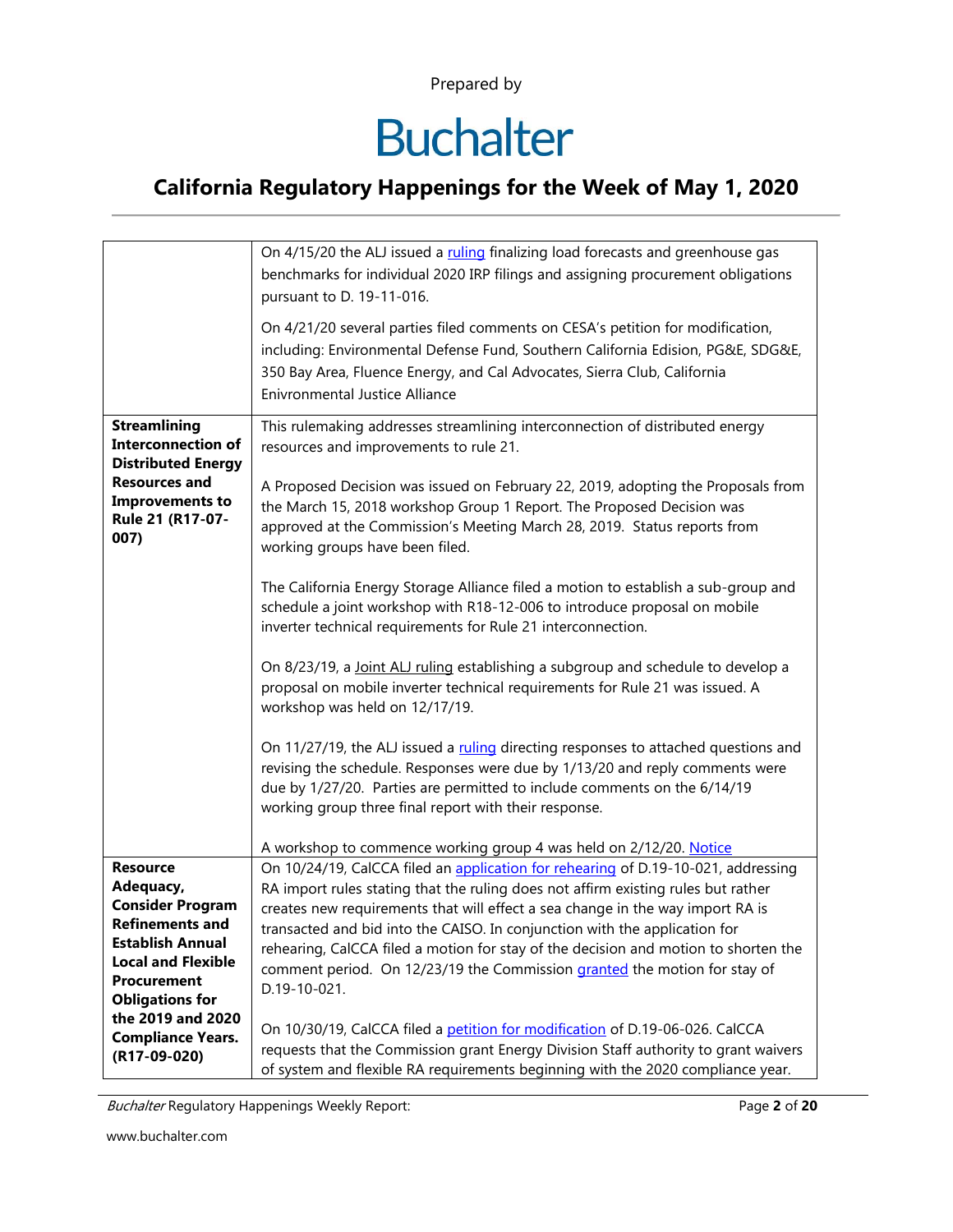# **Buchalter**

#### **California Regulatory Happenings for the Week of May 1, 2020**

| On 11/18/19 CAISO and Powerex each filed rehearing requests of D.19-12-021.                                                                                                                                                                                                                                                                                                                                                                                                                                                |
|----------------------------------------------------------------------------------------------------------------------------------------------------------------------------------------------------------------------------------------------------------------------------------------------------------------------------------------------------------------------------------------------------------------------------------------------------------------------------------------------------------------------------|
| On 11/26/19 the ALJ issued a proposed decision granting the motion regarding<br>qualifying capacity value of hybrid resources with modifications. Opening<br>comments were due by 12/20/19 and reply comments by 1/2/20. The decision was<br>adopted on 1/17/20. D.20-01-004.                                                                                                                                                                                                                                              |
| On 1/13/20 the Assigned Commissioner issued a ruling attaching the Energy<br>Division's State of the Market Resource Adequacy Report.                                                                                                                                                                                                                                                                                                                                                                                      |
| On 1/16/20 the ALJ issued a proposed decision granting the Joint Parties' motion to<br>establish a schedule and process for determining the qualifying capacity value of<br>hybrid resources, with modifications.                                                                                                                                                                                                                                                                                                          |
| On 2/11/20 the Center for Energy Efficiency and Renewable Technologies, Enel X<br>North America, Inc., American Wind Energy Association of California and California<br>Energy Storage Alliance filed a Joint Petition for Modification of Decision 20-01-<br>004. On 2/27/20 SCE filed a response.                                                                                                                                                                                                                        |
| On 3/12/20 the Commission granted a limited re-hearing of D.19-10-021in order to<br>clarify the self-scheduling requirement and as to the distinction between resource-<br>specific and resource non-specific RA import contracts. On 3/20/20 the ALJ issued a<br>ruling setting for the schedule for the re-hearing.                                                                                                                                                                                                      |
| On 3/26/20 the ALJ issued a proposed decision on central procurement of the<br>resource adequacy program. The proposed decision adopts implementation details<br>for the central procurement of multi-year RA procurement to begin in 2023 for<br>PG&E and SCE.                                                                                                                                                                                                                                                            |
| On 4/6/20 several parties submitted comments on the ALJ's ruling granting a<br>limited re-hearing of D.19-10-021, including: CAISO, Shell Energy, Western Power<br>Trading Forum, Powerex, and the California Community Choice Association. Reply<br>comments were filed on 4/13/20 by Morgan Stanely Capital Group and Powerex<br>Corp.                                                                                                                                                                                   |
| On 4/15/20, several parties submitted comments on the 3/26 proposed decision,<br>including: SCE/PG&E (joint), Solar Energy Industries Association and Large-scale<br>Solar Association (joint), Coogeneration Association of California, The Utility Reform<br>Network, CAISO, Center for Energy Efficiency and Renewable Technologies, Vistra<br>Energy Corp., Alliance for Retail Energy Markets, California Energy Storage Alliance,<br>California Community Choice Association, Cal Advocates, California Large Energy |

Buchalter Regulatory Happenings Weekly Report: Page **3** of **20**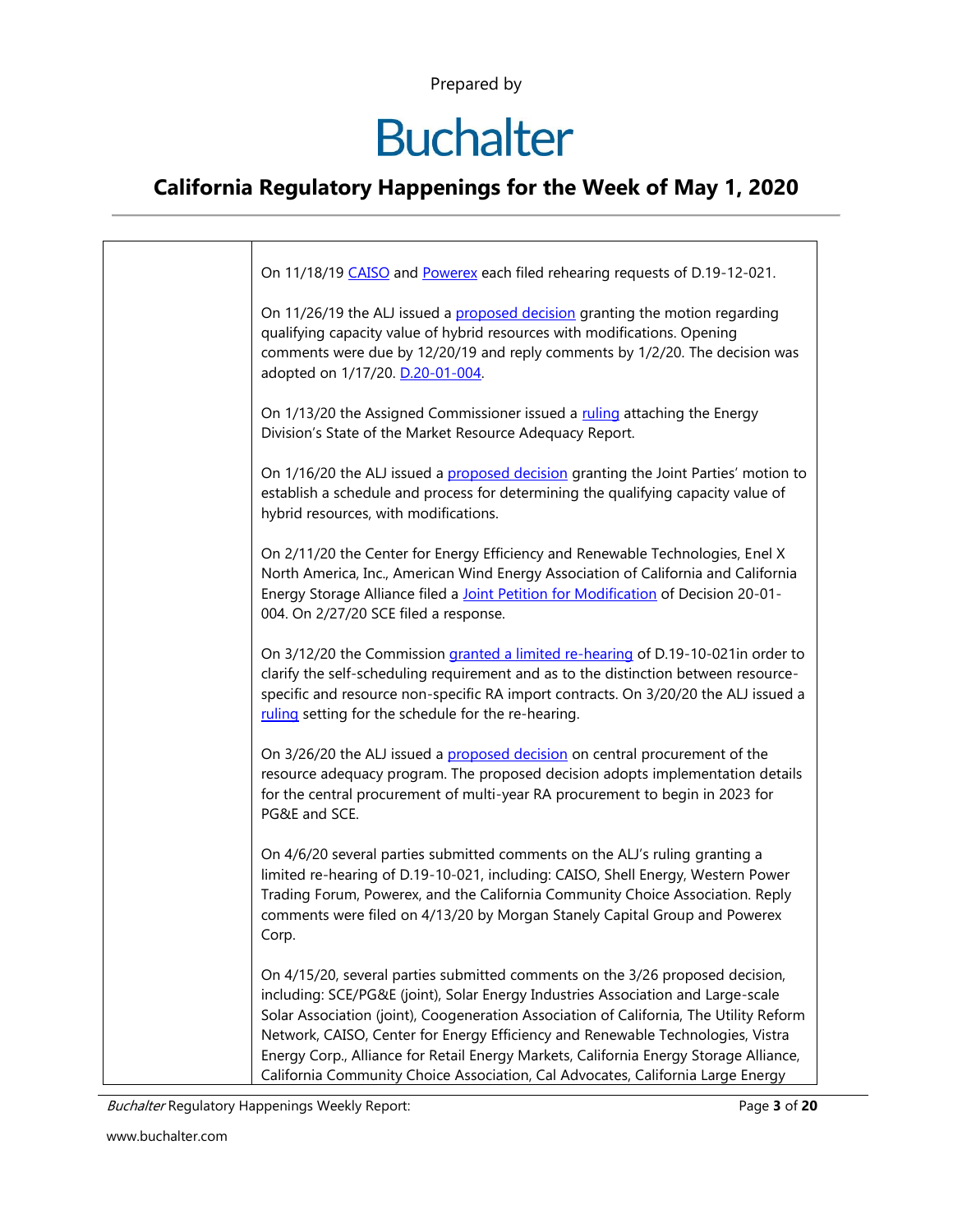# **Buchalter**

#### **California Regulatory Happenings for the Week of May 1, 2020**

|                                                                                                                                       | Consumers Association, Middle River Power, Sunrun, Independent Energy Producers<br>Association, OhmConnect, NRG Energy, LS Power Developemnt, Shell Energy North<br>America, Western Power Trading Forum, American Wind Energy Association of<br>California, Monterey Bay Community Power Authority, CPower/Enel X North<br>America/California Energy + Demand Management Council (joint), SDG&E, Sierra<br>Club/Union of Concerned Scientists/California Enivornmental Justice Alliance (joint),<br>Calpine, ENGIE North America. Many of the same parties filed reply comments on<br>4/20/20.                |
|---------------------------------------------------------------------------------------------------------------------------------------|----------------------------------------------------------------------------------------------------------------------------------------------------------------------------------------------------------------------------------------------------------------------------------------------------------------------------------------------------------------------------------------------------------------------------------------------------------------------------------------------------------------------------------------------------------------------------------------------------------------|
| <b>Resource</b><br><b>Adequacy</b><br>Program, Consider<br>Program<br>Refinements, and<br><b>Establish Forward</b><br><b>Resource</b> | On 11/7/19 the Commission opened a rulemaking to oversee the Resource<br>Adequacy program, consider any changes and refinements to the program and<br>establish forward RA procurement obligations applicable to LSEs beginning with the<br>2021 compliance year. This rulemaking is the successor to R17-09-020. Comments<br>were due on 12/3/19.<br>On 1/22/20 the Assigned Commissioner issued a scoping memo and ruling setting                                                                                                                                                                            |
| <b>Adequacy</b><br><b>Procurement</b><br><b>Obligations</b><br>$(R.19-11-009)$                                                        | forth the scope of issues to be addressed and schedule of the proceeding. The<br>proceeding is divided into four tracks. Track 1 will consider revisions to the RA<br>import rules. Track 2 will include consideration of system and flexible capacity<br>requirements for the following year and local capacity requirements for the next<br>three years. Track 3 encompasses more complex and less time-sensitive structural<br>changes and refinements to the RA program and Track 4 will consider the 2022<br>program year requirements for System and Flex RA and the 2022-2024 Local RA<br>requirements. |
|                                                                                                                                       | On 2/7/20 the Energy Division's proposal on Maximum Cumulative Capacity<br>Buckets was entered into the record.<br>On 2/21/20 the Energy Division's Track 2 proposals where entered into the record.                                                                                                                                                                                                                                                                                                                                                                                                           |
|                                                                                                                                       | On 2/28/20 the Energy Division's Track 1 RA import proposal was entered into the<br>record.<br>On 2/28/20 the ALJ modified the Track 2 schedule. New Schedule                                                                                                                                                                                                                                                                                                                                                                                                                                                  |
|                                                                                                                                       | On 3/11/20 the joint reports of the Track 2 Hydro Counting Working Group, Track 2<br><b>Hybrid Counting Working Group, Track 2 Effective Load Carrying Capability</b><br>Working Group and the Demand Response Working Group.                                                                                                                                                                                                                                                                                                                                                                                  |
|                                                                                                                                       | On 3/12/20 the Commission granted a limited re-hearing of D.19-10-021in order to<br>clarify the self-scheduling requirement and as to the distinction between resource-<br>specific and resource non-specific RA import contracts. On 3/20/20 the ALJ issued a<br>ruling setting for the schedule for the re-hearing.                                                                                                                                                                                                                                                                                          |

Buchalter Regulatory Happenings Weekly Report: Page **4** of **20**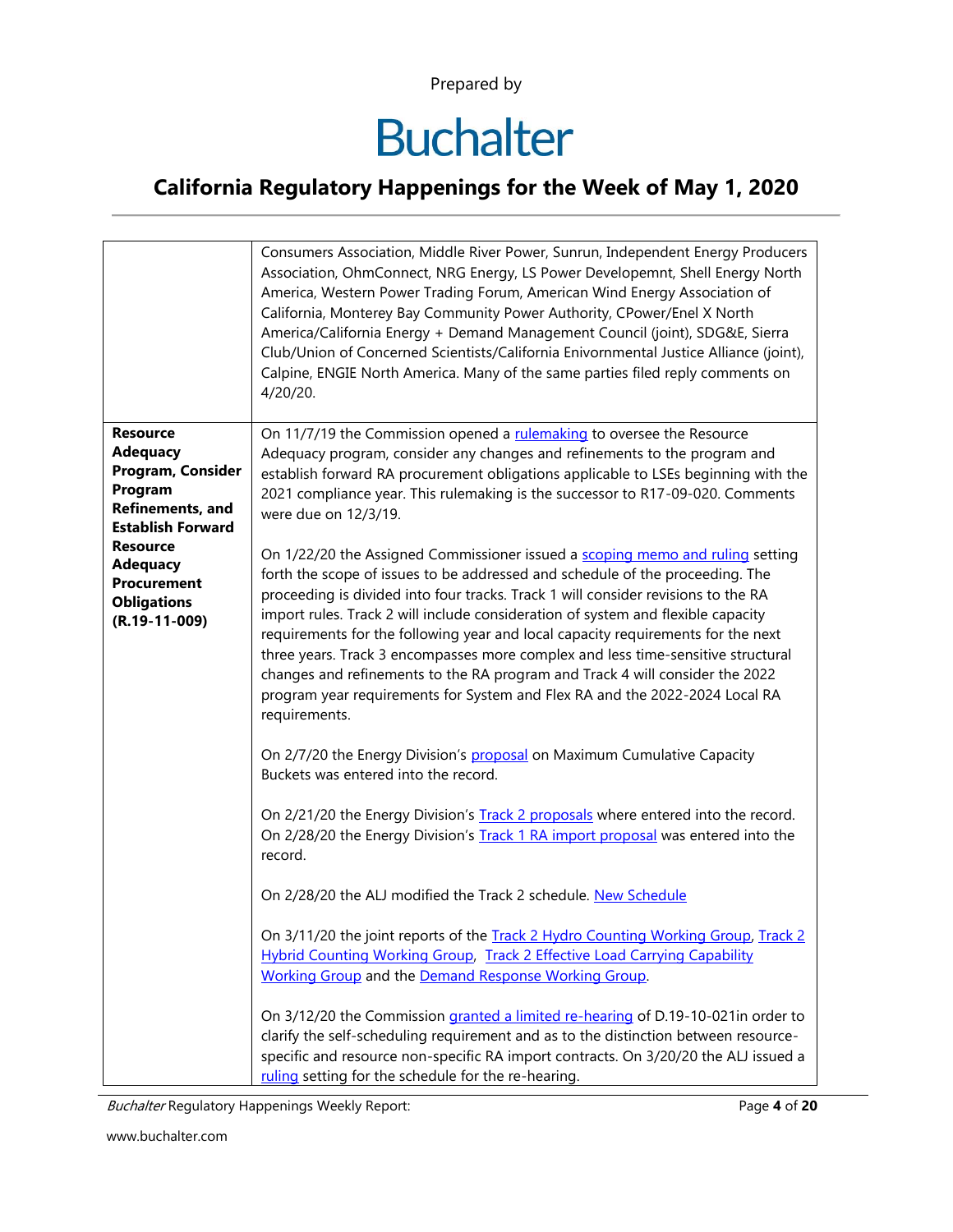# **Buchalter**

#### **California Regulatory Happenings for the Week of May 1, 2020**

|                                                                                                                                              | On 3/23 a large number of parties filed comments on the ALJ ruling, with reply<br>comments filed 4/2/20.                                                                                                                                                                                                                                                                                                                                                                                                           |
|----------------------------------------------------------------------------------------------------------------------------------------------|--------------------------------------------------------------------------------------------------------------------------------------------------------------------------------------------------------------------------------------------------------------------------------------------------------------------------------------------------------------------------------------------------------------------------------------------------------------------------------------------------------------------|
|                                                                                                                                              | Also on 4/2/20, parties filed reply comments on Track 2 Proposals.                                                                                                                                                                                                                                                                                                                                                                                                                                                 |
|                                                                                                                                              | On 4/2/20 the ALJ issued a ruling modifying the Track 2 schedule for Local Capacity<br>Requirement and Flexible Capacity Requirement Issues. This modifies the schedule<br>following the CAISO's motion to adjust the schedule due to factors outside of<br>CAISO's control that are delaying the 2021 LCR and FCR Reports.                                                                                                                                                                                        |
| <b>Successor to</b><br><b>Existing Net</b><br><b>Energy Metering</b><br><b>Tariffs pursuant to</b><br><b>PUC Section</b><br>2827.1 (R.14-07- | On 6/28/19 the Assigned Commissioner issued a sixth amended scoping memo and<br>ruling. The issues in the fifth amended scoping memo remain with the scope of the<br>proceeding. The highest priority issues for the remainder of the proceeding include<br>consumer protection and resolution of outstanding petitions for modification. The<br>ruling sets a deadline of 7/1/20 for completion of the proceeding.                                                                                                |
| 002)                                                                                                                                         | On 8/15/19, a prehearing conference was held.                                                                                                                                                                                                                                                                                                                                                                                                                                                                      |
|                                                                                                                                              | On 10/18/19, the Assigned Commissioner issued a ruling regarding enhanced<br>consumer protections via potential modifications to customer information packet<br>signature requirement and solar provider registration process for interconnecting<br>under net energy metering. Comments were due by 11/4/19. D.20-02-011 was<br>adopted by the Commission on 2/14/20.                                                                                                                                             |
|                                                                                                                                              | On 11/20/19 the California Solar and Storage Association filed a petition for<br>modification of D.16-01-044 regarding clarification of virtual net energy metering<br>eligibility requirements.                                                                                                                                                                                                                                                                                                                   |
|                                                                                                                                              | On 12/27/19 the ALJ issued a ruling providing notice and opportunity regarding<br>continued funding of the solar on multifamily affordable housing program.<br>On 1/23/20 the ALJ issued a proposed decision denying an 8/23/18 petition for<br>modification filed by CARE and Michael E. Boyd, which suggested that the bill credit<br>estimation methodology adopted in a previous decision did not comply with<br>PURPA and should be eliminated and replaced with a requirement for monthly<br>meter readings. |
|                                                                                                                                              | On 1/28/20 the Assigned Commissioner issued a ruling regarding implementation<br>of the disadvantaged communities green tariff.                                                                                                                                                                                                                                                                                                                                                                                    |
|                                                                                                                                              | On 2/6/20 the Commission adopted D.20.02.011 modifying D.18-09-044 and<br>adopting additional consumer protection measures for net energy metering                                                                                                                                                                                                                                                                                                                                                                 |

Buchalter Regulatory Happenings Weekly Report: Page **5** of **20**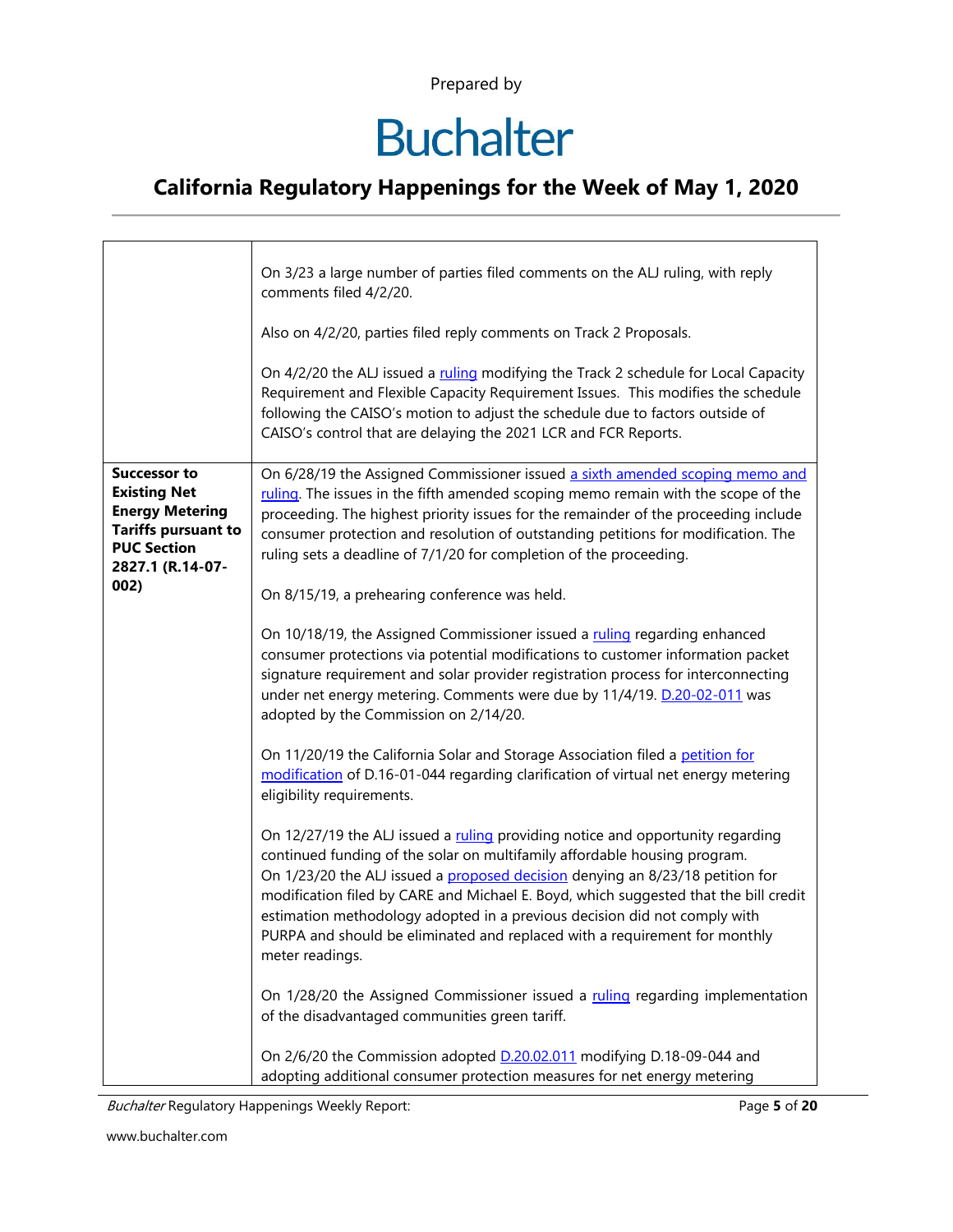# **Buchalter**

#### **California Regulatory Happenings for the Week of May 1, 2020**

|                                                                                                                                                                 | customers.                                                                                                                                                                                                                                                                                                                                                                                                                                                                                    |
|-----------------------------------------------------------------------------------------------------------------------------------------------------------------|-----------------------------------------------------------------------------------------------------------------------------------------------------------------------------------------------------------------------------------------------------------------------------------------------------------------------------------------------------------------------------------------------------------------------------------------------------------------------------------------------|
|                                                                                                                                                                 | On 2/10/20 the ALJ issued a ruling confirming applicability of staff proposal for<br>standardized solar energy system electric bill savings inputs and assumptions.<br>On 3/13/20 the ALJ issued a proposed decision determining revenue availability<br>and adequacy of participation and interest in the solar on multifamily affordable<br>housing. Parties filed comments on this PD on April 2, with reply comments filed<br>April 7.                                                    |
|                                                                                                                                                                 | On 4/24/20, GRID alternatives filed a petition for modification of D.18-06-027,<br>requesting an expansion of the geographic eligibility for DAC-SASH to align with<br>the Commission's environemtnal and social justice action plan, a modification to<br>adjust the DAC-SASH income threshold from CARE/FERA eligibility to 80 percent<br>area median income, and a modification to increase annual funding for the DAC-<br>SASH program from \$10 million to \$20 million, effective 2020. |
| <b>Continued</b><br><b>Implementation of</b><br>the Public Utility<br><b>Regulatory</b><br><b>Policies Act and</b><br><b>Related Matters</b><br>$(R.18-07-017)$ | On 7/26/18 the Commission opened the rulemaking. The rulemaking is intended to<br>consider adoption of a new standard offer contract that will be available to any<br>Qualifying Facility of 20 MW or less seeking to sell electricity to a Commission-<br>jurisdictional utility pursuant to PURPA. The rulemaking will also consider adoption<br>of a price to be paid at the time of delivery where a QF has opted to sell as-<br>available energy to the utility without a contract.      |
|                                                                                                                                                                 | A Scoping Memo and Ruling was issued on November 2, 2018.<br>http://docs.cpuc.ca.gov/PublishedDocs/Efile/G000/M236/K009/236009738.PDF<br>On 10/22/19, the ALJ issued a ruling providing additional information regarding the<br>appropriate contract duration for new electric generation projects and provides an<br>opportunity for parties to file and serve supplemental comments on the issue.<br>Comments were due by 11/7/19.                                                          |
|                                                                                                                                                                 | On 4/3/20 the ALJ issued a proposed decision adopting a new standard offer<br>contract for qualifying facilities of 20 MW or less pursuant to the PURPA Act of<br>1978. Multiple parties submitted comments and reply comments. The Commission<br>is set to vote on the PD on May 7, 2020.                                                                                                                                                                                                    |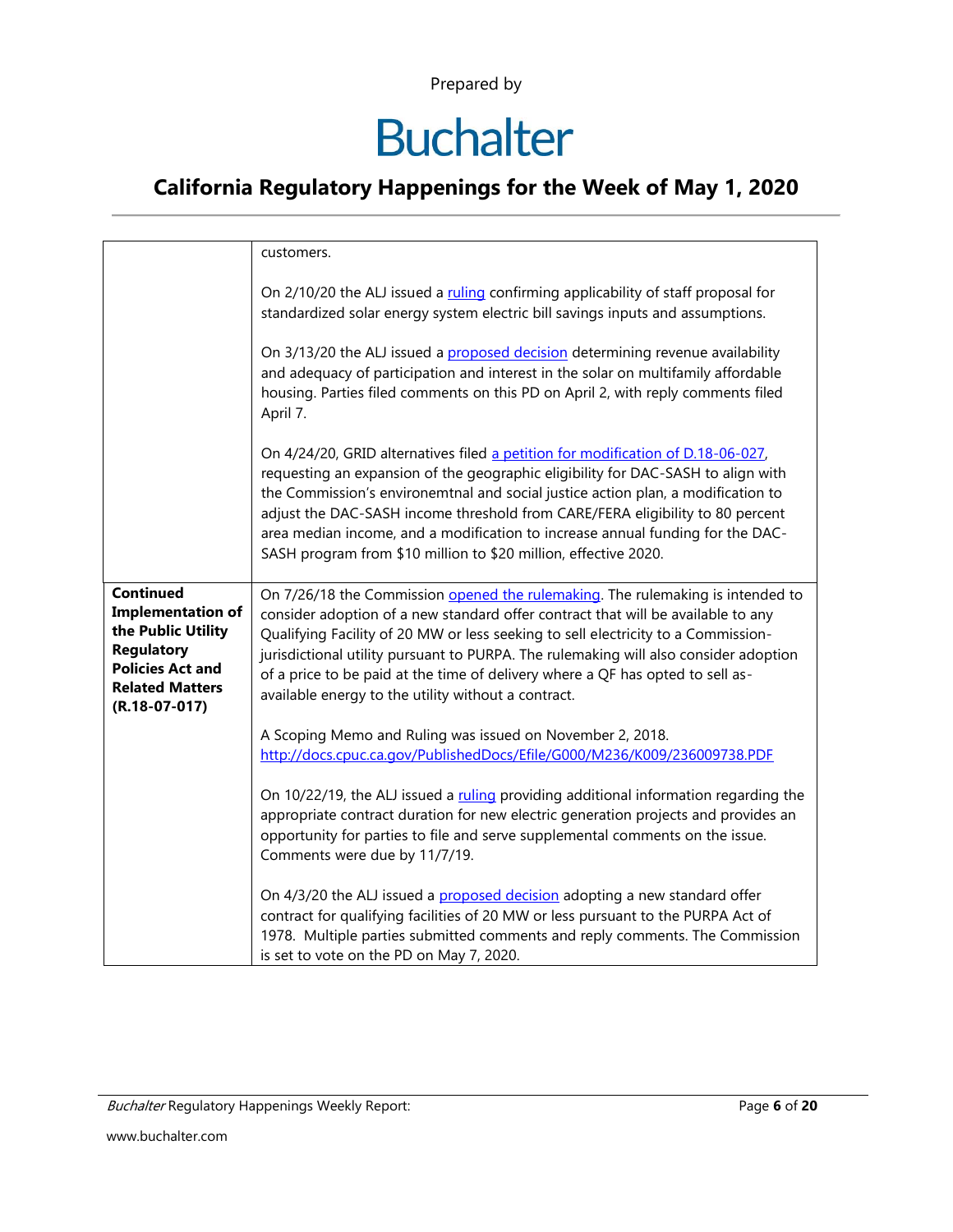# **Buchalter**

#### **California Regulatory Happenings for the Week of May 1, 2020**

| <b>Power Charge</b>        | D1810019 was adopted on October 11, 2018, to address concerns that the existing        |
|----------------------------|----------------------------------------------------------------------------------------|
| <b>Indifference</b>        | cost allocation and recovery mechanism does not prevent cost shifting between          |
| Adjustment:                | different groups of customers, contrary to statutes that (1) authorized customers to   |
| <b>Order Instituting</b>   | engage in direct access transactions for electricity and (2) provided for formation of |
| <b>Rulemaking to</b>       | CCAs. The Commission adopted revised inputs to the market price benchmark              |
| <b>Review, Revise,</b>     | (MPB) that is used to calculate the Power Charge Indifference Adjustment (PCIA),       |
| and Consider               | the rate intended to equalize cost sharing between departing load and bundled          |
| <b>Alternatives to the</b> | load. The revised methodology will be used to calculate the PCIA that took effect as   |
| <b>Power Charge</b>        | of January 1, 2019. A second phase was initiated to enable parties to continue         |
| <b>Indifference</b>        |                                                                                        |
| Adjustment                 | working together to develop longer-term solutions and to consider the                  |
| $(R17-06-026)$             | development and implementation of a comprehensive solution to the issue of             |
|                            | excess resources in utility portfolios. Requests for rehearing were filed by many      |
|                            | parties, including Buchalter on behalf of the California Community Choice              |
|                            | Association. The Phase 2 Scoping Ruling was issued 2/1/19.                             |
|                            | http://docs.cpuc.ca.gov/PublishedDocs/Efile/G000/M263/K449/263449702.PDF               |
|                            |                                                                                        |
|                            | On 7/1/19 the California Community Choice Association and PG&E filed a joint           |
|                            | motion to amend the scoping memo. The parties requested additional comment             |
|                            | opportunity and extension of time to request evidentiary hearings related to           |
|                            | Working Group One, Issues 8-12 Final Report. On 7/9/19 the ALJ issued a ruling         |
|                            | modifying the procedural schedule from the scoping memo to allow for additional        |
|                            | comment opportunities.                                                                 |
|                            |                                                                                        |
|                            | On 10/17/19, the Commission adopted a decision refining the method to develop          |
|                            | and true up market price benchmarks.                                                   |
|                            |                                                                                        |
|                            | On 12/18/19 the ALJ issued a ruling modifying the procedural schedule from the         |
|                            | Scoping Memo so that parties have an opportunity to provide additional comments        |
|                            | on Working Group 2 Final Report (Prepayment). Comments were due by 1/6/20 and          |
|                            | reply comments by 1/13/20.                                                             |
|                            |                                                                                        |
|                            | On 1/3/20 SCE, Commercial Energy of California and CalCCA filed a joint motion to      |
|                            | amend the scoping memo. The parties requested additional comment opportunity           |
|                            | and extension of the time to request evidentiary hearings related to the working       |
|                            | group three final report. On 1/15/20 the ALJ issued a ruling granting the motion.      |
|                            | Comments were due by 2/13/20, reply comments by 2/20/20 and motions for                |
|                            | evidentiary hearings by 2/27/20.                                                       |
|                            |                                                                                        |
|                            | On 1/21/20 the Commission denied rehearing requests of D.18-10-019 filed by            |
|                            | numerous parties, including Shell Energy, CalCCA, CleanPowerSF, Solana Energy          |
|                            | Alliance, CLECA, Protect our Communities Foundation, Peninsula Clean Energy,           |
|                            |                                                                                        |
|                            | Marin Clean Energy and Sonoma Clean Power. However, the Commission did                 |

Buchalter Regulatory Happenings Weekly Report: Page **7** of **20**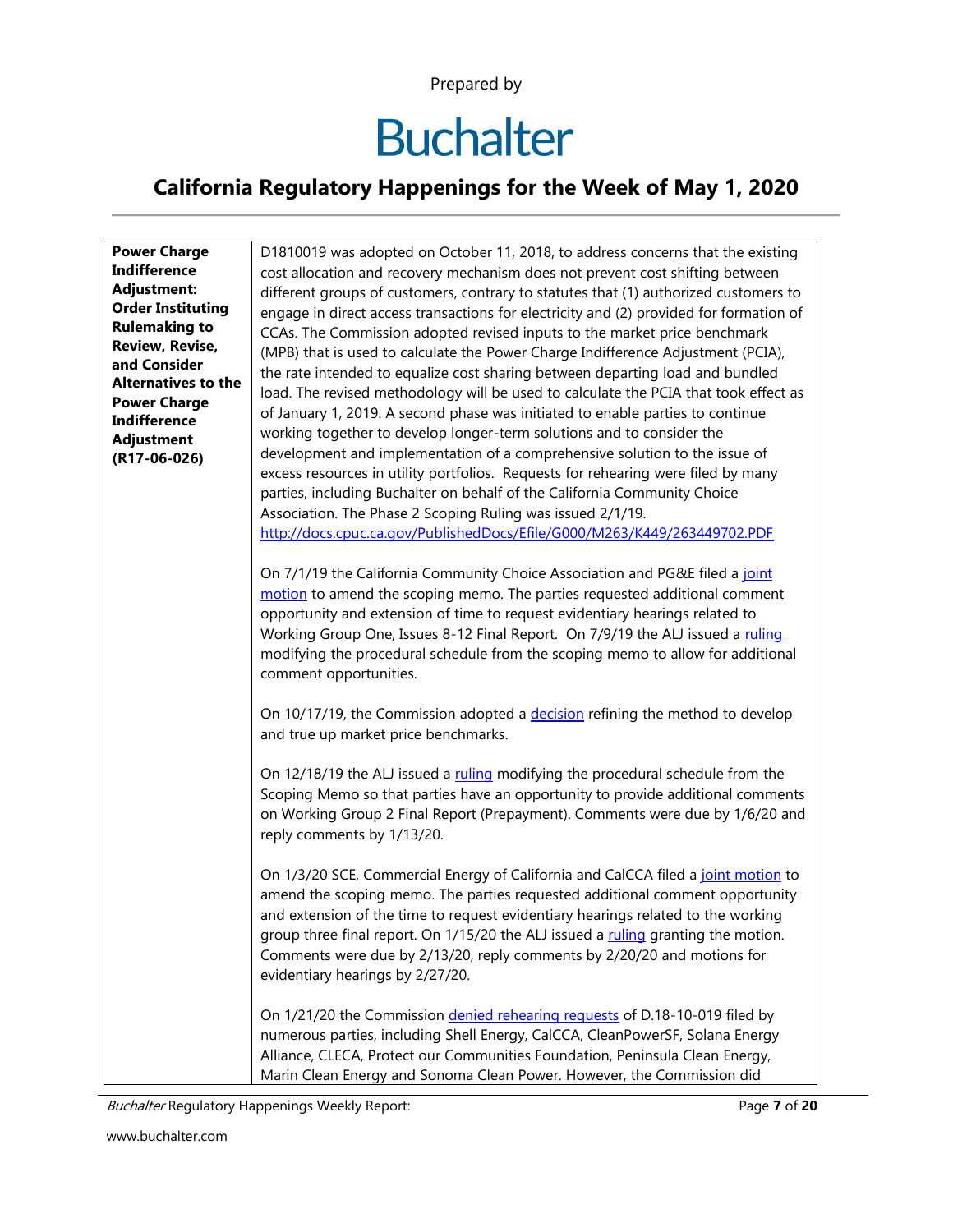# **Buchalter**

#### **California Regulatory Happenings for the Week of May 1, 2020**

|                                                                                                                                                                                                                                                                                                     | modify the decision to correct some citations, add two conclusions of law and to<br>clarify the statutory authority to require reporting information of ESPs.<br>On 2/25/20 the ALJ issued a proposed decision considering working group<br>proposals on departing load forecast and presentation of PCIA rate on bills and<br>tariffs. Opening comments were due by 3/16/20.<br>On 4/3/20 Protect Our Communities and Utility Consumers' Action Network<br>separately filed motions to request evidentiary hearings.                                                                                                                                                                                                                                                                                                                                                                                                                                                                                                                                                                            |
|-----------------------------------------------------------------------------------------------------------------------------------------------------------------------------------------------------------------------------------------------------------------------------------------------------|--------------------------------------------------------------------------------------------------------------------------------------------------------------------------------------------------------------------------------------------------------------------------------------------------------------------------------------------------------------------------------------------------------------------------------------------------------------------------------------------------------------------------------------------------------------------------------------------------------------------------------------------------------------------------------------------------------------------------------------------------------------------------------------------------------------------------------------------------------------------------------------------------------------------------------------------------------------------------------------------------------------------------------------------------------------------------------------------------|
| <b>Order Instituting</b><br><b>Rulemaking to</b><br><b>Implement Public</b><br><b>Utilities Code</b><br><b>Section</b><br>451.2 Regarding<br>Criteria and<br><b>Methodology for</b><br><b>Wildfire Cost</b><br><b>Recovery</b><br><b>Pursuant to</b><br><b>Senate Bill 901</b><br>(2018) R19-01-006 | The goal of this Rulemaking is to adopt criteria and a methodology for the<br>Commission to use in future applications for cost recovery of wildfire costs. A<br>Scoping Memo and Ruling was issued on March 29, 2019:<br>http://docs.cpuc.ca.gov/PublishedDocs/Efile/G000/M277/K012/277012679.PDF<br>At the 6/27/19 meeting, the Commission adopted a decision which sets forth<br>criteria and a methodology for wildfire cost recovery pursuant to Public Utilities<br>Code Section 451.2.<br>On 8/7/19 PG&E filed an application for rehearing of Decision D.19-06-027. PG&E<br>alleges that the Decision contains legal errors, violating Public Utilities Code Section<br>451.2 because it prohibits a utility that has filed a petition under Chapter 11 of the<br>Bankruptcy Code from accessing the Customer Harm Threshold established by law<br>and the Commission will not determine the CHT until a utility files an application to<br>recover 2017 wildfire costs and because the Commission requires ratepayer<br>protection mechanisms as a condition of accessing section 451.2 |
| <b>Order Instituting</b><br><b>Investigation to</b><br><b>Determine PG&amp;E</b><br><b>Corporation's</b><br><b>Organizational</b><br><b>Culture and</b><br>Governance<br><b>Prioritize Safety.</b><br>I.15-08-019                                                                                   | At the June 13 <sup>th</sup> meeting, the Commission considered an Order Instituting<br>Investigation on the Commission's Own Motion to Determine Whether Pacific Gas<br>and Electric Company and PG&E Corporation's Organizational Culture and<br>Governance Prioritize Safety.<br>A ruling issued June 18, 2019, established a process for parties to comment on<br>proposals that may improve the safety culture of PG&E. The proposals are: 1)<br>Separating PG&E into separate gas and electric utilities or selling the gas assets; 2)<br>Establishing periodic review of PG&E's Certificate of Convenience and Necessity<br>(CPCN); 3) Modification or elimination of PG&E Corp.'s holding company structure;<br>and 4) Linking PG&E's rate of return or return on equity to safety performance<br>metrics. Comments were due July 19, 2019.                                                                                                                                                                                                                                              |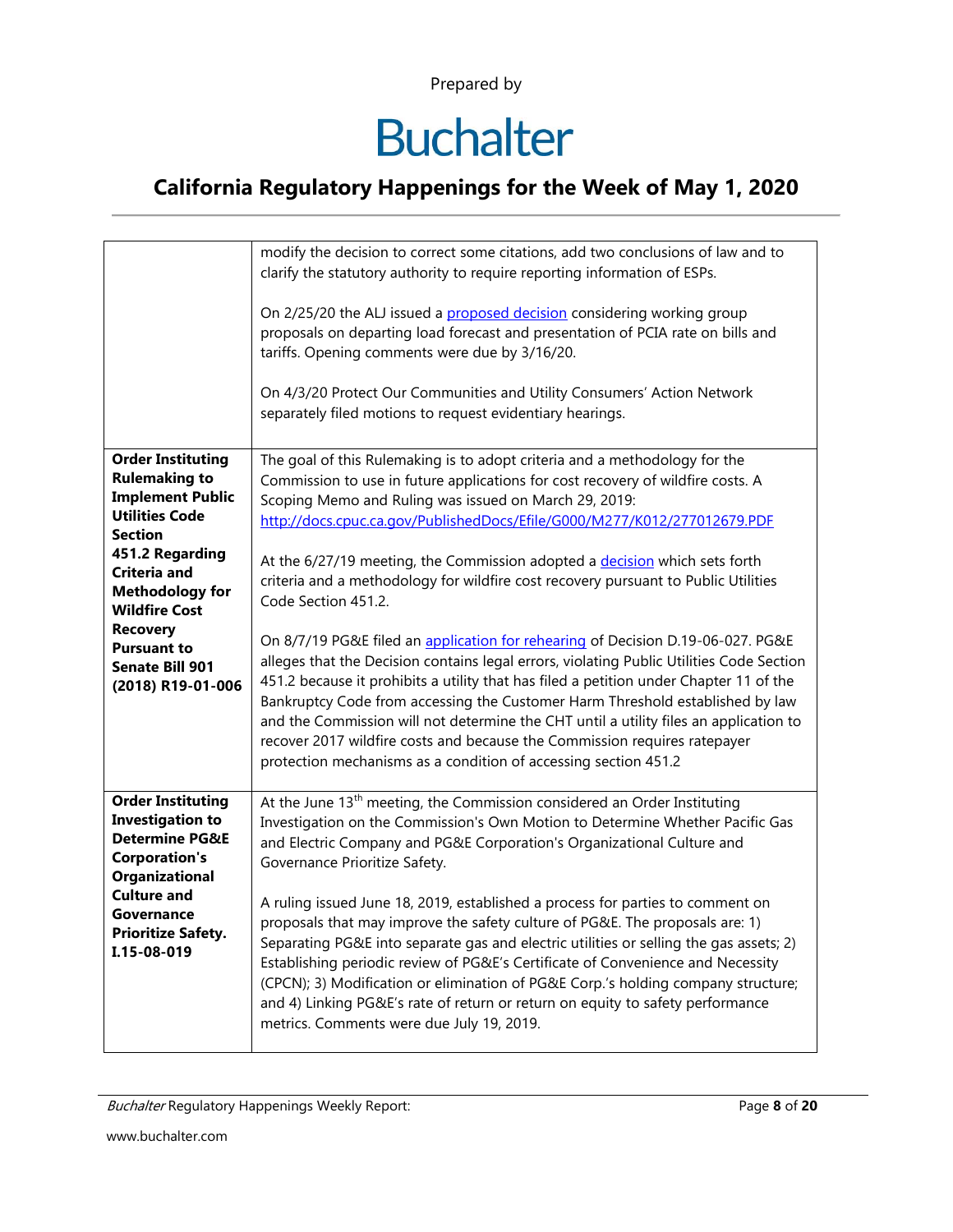# **Buchalter**

#### **California Regulatory Happenings for the Week of May 1, 2020**

| <b>DECISION ON</b> | A preliminary decision was issued establishing the procurement requirements at            |
|--------------------|-------------------------------------------------------------------------------------------|
| <b>SB100 RPS</b>   | 44% by 2024, 52% by 2027, and 60% by 2030 for SB 100 compliance.                          |
| <b>PROCUREMENT</b> |                                                                                           |
| <b>QUANTITIES</b>  | On 6/27/19 the Commission adopted D1906023 implementing provisions of SB 100              |
| R.18-07-003        |                                                                                           |
|                    | relating to procurement quantity requirements under the CA RPS. The decision              |
|                    | requires                                                                                  |
|                    | For compliance period 2021-2024, retail sellers must procure no less than                 |
|                    | 44% of their retail sales from eligible resources by 12/31/24                             |
|                    |                                                                                           |
|                    | For compliance period 2025-2027 the requirement is 52%<br>-                               |
|                    | For compliance period 2028-2030 the requirement is 60%<br>$\blacksquare$                  |
|                    | Progress towards compliance during intervening years of each compliance<br>$\blacksquare$ |
|                    | period from 2021-2030 will continue to be treated using the same straight-                |
|                    |                                                                                           |
|                    | line method set out in previous decisions.                                                |
|                    | For each compliance period beginning with the 2031-2033 compliance                        |
|                    | period each retail seller must procure not less than 60% of retail sales from             |
|                    | eligible resources measured as an average over the compliance period.                     |
|                    |                                                                                           |
|                    |                                                                                           |
|                    | On 7/2/19 the ALJ issued a proposed decision on enforcement of the RPS program            |
|                    | rules. Opening comments were due by 7/22/19. The proposed decision imposes                |
|                    | fines on Liberty Power Holdings (\$431,014) and Gexa Energy (\$1,725,461) for failing     |
|                    | to comply with certain program requirements.                                              |
|                    |                                                                                           |
|                    |                                                                                           |
|                    | On 10/3/19, the Commission adopted a decision, which adopts modeling                      |
|                    | requirements to calculate effective load carrying capability values for RPS               |
|                    | procurement.                                                                              |
|                    |                                                                                           |
|                    | On 11/19/19 the ALJ issued a proposed decision on 2019 RPS procurement plans.             |
|                    |                                                                                           |
|                    | The decision was adopted by the Commission on 12/30/19. D.19-12-042.                      |
|                    |                                                                                           |
|                    | On 1/7/20 Enercal USA, LLC filed a petition for modification of D.19-12-042               |
|                    | challenging the decision's finding that EnerCal's RPS plan is deficient. On 3/5/20 the    |
|                    | ALJ issued a ruling directing Enercal to file a motion seeming exemption from filing      |
|                    |                                                                                           |
|                    | its final 2019 RPS procurement plan and future plans until they begin serving load.       |
|                    |                                                                                           |
|                    | On 2/27/20 the Assigned Commission issued a ruling requesting comments on a               |
|                    | staff proposal to clarify and improve confidentiality rules for the RPS program.          |
|                    |                                                                                           |
|                    |                                                                                           |
|                    | On 3/10/20 the ALJ issued a ruling requesting comments on the bioenergy market            |
|                    | adjusting tariff staff proposal. Parties filed comments and reply comments.               |
|                    |                                                                                           |
|                    |                                                                                           |

Buchalter Regulatory Happenings Weekly Report: Page **9** of **20**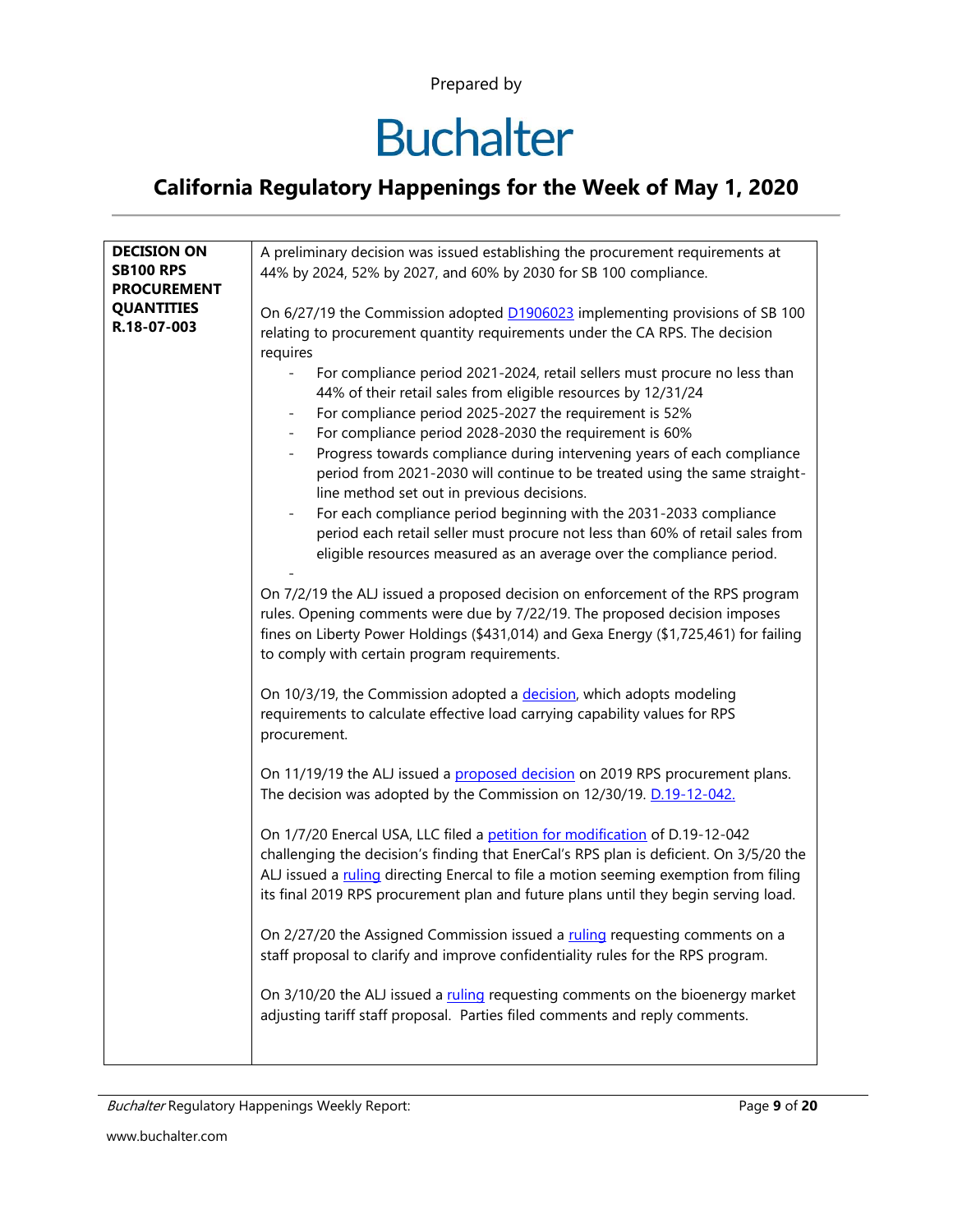# **Buchalter**

#### **California Regulatory Happenings for the Week of May 1, 2020**

| <b>OIR to Examine</b>       | On 8/14/19, Commissioner Picker issued a Phase 2 Scoping Memo and Ruling.                                                                                                                                                                                                                                                                                                                                                                                                                                                                                          |
|-----------------------------|--------------------------------------------------------------------------------------------------------------------------------------------------------------------------------------------------------------------------------------------------------------------------------------------------------------------------------------------------------------------------------------------------------------------------------------------------------------------------------------------------------------------------------------------------------------------|
| <b>Electric Utility De-</b> | Phase 2 issues include; definitions/standard nomenclature, AFN populations, PSPS                                                                                                                                                                                                                                                                                                                                                                                                                                                                                   |
| <b>Energization of</b>      | strategy and decision-making, notification and communication, PSPS and                                                                                                                                                                                                                                                                                                                                                                                                                                                                                             |
| <b>Power Lines in</b>       | transmission lines and lessons learned. Various parties filed comments and                                                                                                                                                                                                                                                                                                                                                                                                                                                                                         |
| <b>Dangerous</b>            | proposals.                                                                                                                                                                                                                                                                                                                                                                                                                                                                                                                                                         |
| <b>Conditions R18-</b>      |                                                                                                                                                                                                                                                                                                                                                                                                                                                                                                                                                                    |
| 12-005                      | On 11/1/19 the ALJ issued a ruling advising parties of upcoming amended scoping<br>memo and suspending the current procedural schedule in the rulemaking.                                                                                                                                                                                                                                                                                                                                                                                                          |
|                             | On 11/12/19 the Assigned Commissioner and ALJ issued a ruling directing PG&E to<br>show cause why it should not be sanctioned by the Commission for violation of<br>Public Utilities Code Sections 451, Commission Decision D.19-05-042 and<br>Resolution ESRB-8 for failing to properly communicate with its customers,<br>coordinate with local governments and communicate with Critical Facilities and<br>Public Safety Partners during Public Safety Power Shutoff events during 10/9-12/19<br>and 10/23-11/1/19. An evidentiary hearing was held on 12/9/19. |
|                             | A scoping memo and ruling was issued for the amended phase 2 of the proceeding<br>on 12/19/19. In this phase, the Commission will consider whether existing PSPS<br>guidelines in Resolutions ESRB-8 and D.19-05-042 should be amended. The<br>Commission will also consider the adoption of several new guidelines in advance of<br>the 2020 wildfire season.                                                                                                                                                                                                     |
|                             | On 1/15/20 the ALJ issued a ruling modifying the schedule of Phase 2.                                                                                                                                                                                                                                                                                                                                                                                                                                                                                              |
|                             | On 1/30/20 the Assigned Commissioner issued a ruling regarding PG&E's post-<br>public safety power shutoff corrective action reporting. The ruling identifies<br>deficiencies in PG&E's weekly PSPS correction action reporting and as a result<br>imposes additional reporting and directs PG&E staff to engage with CPUC staff and<br>other state agencies to demonstrate progress towards the elements in its post-PSPS<br>correction action related to the October 2019 PSPS events and in its pre-2020<br>wildfire season preparation efforts.                |
|                             | On 1/30/20 the ALJ issued a ruling requesting comments on proposed additional<br>and modified de-energization guidelines.                                                                                                                                                                                                                                                                                                                                                                                                                                          |
|                             | Reply testimony in the order to show cause was due 4/7/20.                                                                                                                                                                                                                                                                                                                                                                                                                                                                                                         |
|                             | On 4/13/20 a joint motion was filed foran emergency order regarding de-<br>energization protocols during the COVID-19 pandemic. The motion was filed by<br>County of Mendocino, Marin Clean Energy, County of San Luis Obispo, County of<br>Marin, Pioneer Community Energy, Rural County Representatives of California, County                                                                                                                                                                                                                                    |

Buchalter Regulatory Happenings Weekly Report: Page **10** of **20**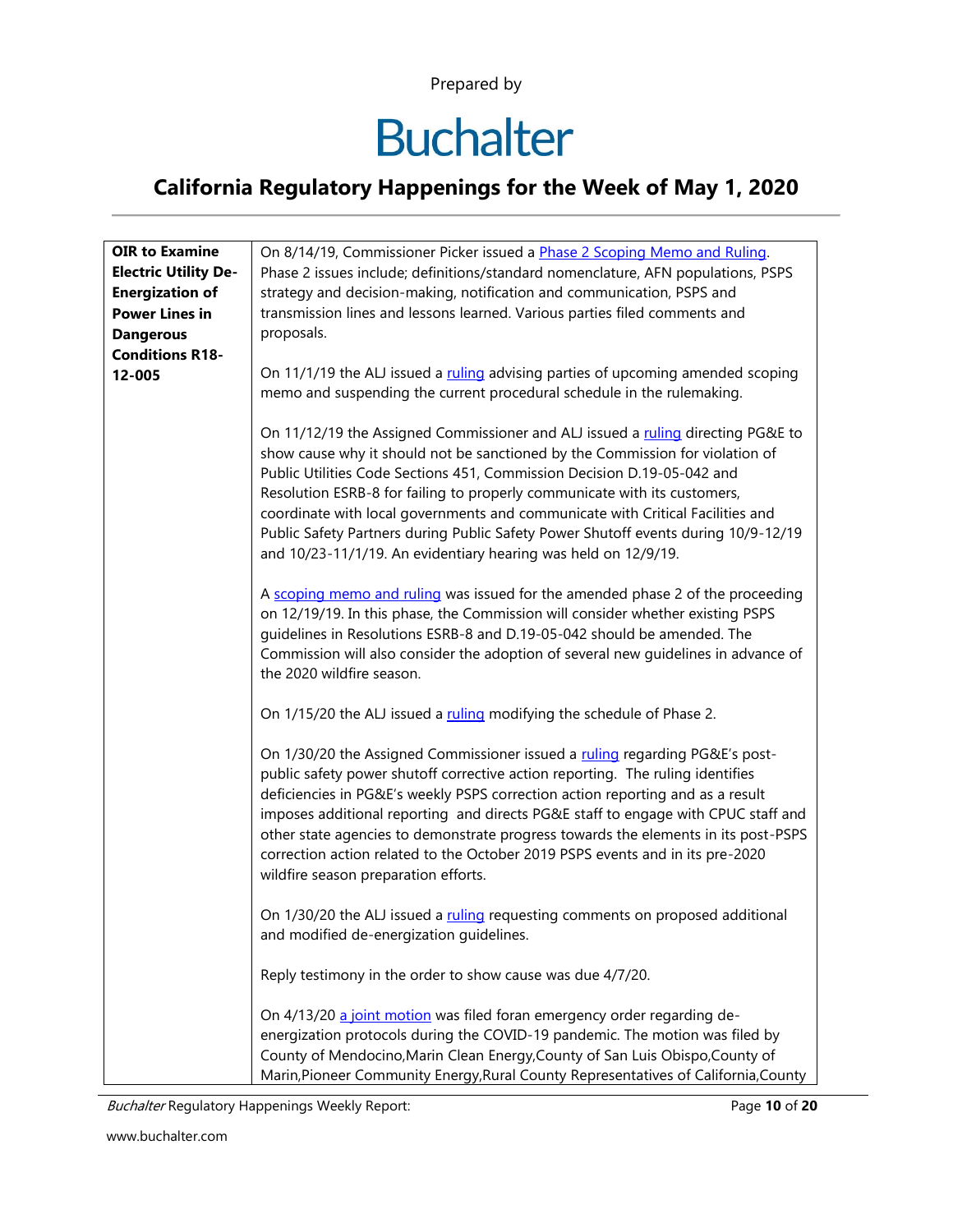# **Buchalter**

#### **California Regulatory Happenings for the Week of May 1, 2020**

|                                                                                                                                                   | of Nevada, County of Sonoma, City of Santa Rosa, Peninsula Clean Energy, California<br>State Association of Counties, City of San Jose, County of Kern, County of<br>Napa, County of Santa Barbara, East Bay Community Energy, County of Santa<br>Clara, Center for Accessible Technology. Multiple parties responded.<br>On 4/27/20 a Proposed Decision was issued adopting the Phase 2 updated and<br>additional gudilnes for de-energization of electric facilities to mitigate wildfire risks.<br>Comments are due May 17. The decision does not directly reference the joint<br>motion but does note that the Commission is taking serious consideration of<br>precautions related tot eh COVID-19 pandemic. |
|---------------------------------------------------------------------------------------------------------------------------------------------------|-------------------------------------------------------------------------------------------------------------------------------------------------------------------------------------------------------------------------------------------------------------------------------------------------------------------------------------------------------------------------------------------------------------------------------------------------------------------------------------------------------------------------------------------------------------------------------------------------------------------------------------------------------------------------------------------------------------------|
| <b>OIR to Implement</b><br><b>Electric Utility</b><br><b>Wildfire</b><br><b>Mitigation Plans</b><br><b>Pursuant to SB</b><br>901 (R.18-10-007)    | On 3/12/20 the Commission adopted D.20-03-004 on community awareness and<br>outreach before, during and after a wildfire and explanation of next steps for other<br>Phase 2 issues. Comments were due by 2/25/20.<br>In earlyApril <b>SDG&amp;E</b> and <b>PG&amp;E</b> filed their 2019 wildfire safety plan compliance<br>reports.<br>On 4/16/2020 the Commission adopted <b>D.20-004-003</b> to extend the statutory<br>deadline in the proceeding until December 31, 2020.<br>On 4/17/20 Protect Our Communities Foundation filed an application for rehearing<br>of D.20-03-004, calling out alleged inadequacies of the utility advice letters.                                                             |
| OII to consider<br>ratemaking and<br>other implications<br>of a proposed plan<br>for resolution of<br><b>PG&amp;E Bankruptcy</b><br>(I.19.09.016) | 3/13/20 opening briefs were due. Reply briefs were due by 3/26/20.<br>On 4/20/20 the ALJ issued a Proposed Decision approving the Reorganization Plan.<br>Opening comments are due no later than May 10, 2020.                                                                                                                                                                                                                                                                                                                                                                                                                                                                                                    |

Buchalter Regulatory Happenings Weekly Report: Page **11** of **20**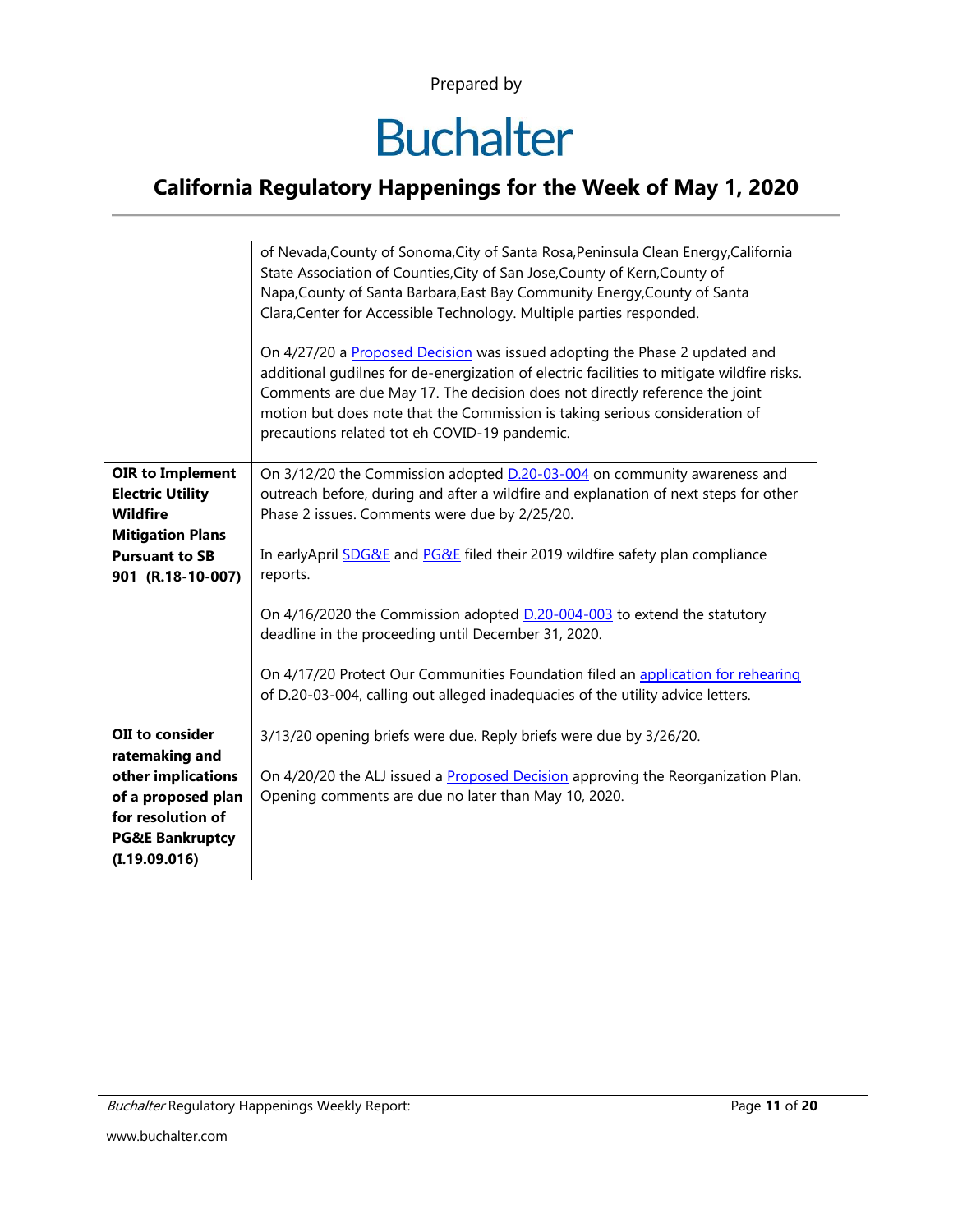# **Buchalter**

#### **California Regulatory Happenings for the Week of May 1, 2020**

## **California Energy Commission**

| <b>Issue</b>                                                                                                            | <b>Latest Developments</b>                                                                                                                                                                                                                                                                                                                                                                                                                                                                                                                                                                                                                                                                                                                                                                                                                                                                                                                                                                                                                                                                                                                                                                                                                                                                                                                                                                                                                                                |
|-------------------------------------------------------------------------------------------------------------------------|---------------------------------------------------------------------------------------------------------------------------------------------------------------------------------------------------------------------------------------------------------------------------------------------------------------------------------------------------------------------------------------------------------------------------------------------------------------------------------------------------------------------------------------------------------------------------------------------------------------------------------------------------------------------------------------------------------------------------------------------------------------------------------------------------------------------------------------------------------------------------------------------------------------------------------------------------------------------------------------------------------------------------------------------------------------------------------------------------------------------------------------------------------------------------------------------------------------------------------------------------------------------------------------------------------------------------------------------------------------------------------------------------------------------------------------------------------------------------|
| <b>CEC Business</b><br><b>Meeting</b>                                                                                   | The next regularly scheduled Business Meeting will be held 05/13/20. Agenda not<br>yet posted.                                                                                                                                                                                                                                                                                                                                                                                                                                                                                                                                                                                                                                                                                                                                                                                                                                                                                                                                                                                                                                                                                                                                                                                                                                                                                                                                                                            |
| <b>AB 1110 Revised</b><br><b>Power Source</b><br><b>Reporting to</b><br><b>Disclose GHG</b><br><b>Intensity Factors</b> | The California Energy Commission (Energy Commission) has completed pre-<br>rulemaking to amend the Power Source Disclosure (PSD) regulations as required<br>with the recent passage of AB 1110 and formal rulemaking will commence in May<br>2019 with an effective date of Spring 2020. The PSD program discloses to<br>consumers a retail supplier's various sources of electricity compared with the<br>electricity mix of California as a whole. This program will fundamentally shift under<br>AB 1110 by additionally requiring disclosure of a retail supplier's greenhouse gas<br>(GHG) emissions intensity factors for its retail electricity offerings. Retail suppliers<br>will begin disclosing their emissions in 2020 for the 2019 calendar on the Power<br>Content Label (PCL). At the same time, AB 1110 requires the Energy Commission to<br>develop guidance for the disclosure of unbundled renewable energy credits (RECs).<br>On 11/25/19 the CEC posted 15-day language. A public hearing was held on<br>12/11/19. The new language includes new or modified definitions under section<br>1391, modifications to the adjusted net purchases calculation, removal of<br>proposed language pertaining to the deadline for Power Content Label disclosure,<br>clarification of the process under section 1394.1 for retail suppliers to request<br>approval for additional footnote information and other substantive and non-<br>substantive changes. |
| <b>2019 IEPR</b>                                                                                                        | On 2/20/20 the CEC adopted the 2019 Integrated Energy Policy Report.                                                                                                                                                                                                                                                                                                                                                                                                                                                                                                                                                                                                                                                                                                                                                                                                                                                                                                                                                                                                                                                                                                                                                                                                                                                                                                                                                                                                      |
| <b>Publicly Owned</b><br><b>Utilities Voluntary</b><br>Green Program &<br><b>RPS Obligation</b>                         | A workshop was held on 9/10/19 to solicit comments on potential amendments to<br>the Enforcement procedures for the RPS for Local POUs. Proposed changes<br>include:<br>Establishing new compliance periods and procurement targets<br>Implementing a new long-term procurement requirement.<br>Modifying rules for the calculation of excess procurement.<br>Modifying requirements for optional compliance measures, including<br>costs limitations and delay of timely compliance.<br>Implementing a retail sales reduction for voluntary green pricing<br>programs and shared renewable generation programs.<br>Modifying exemptions for local POU with qualifying large hydroelectric<br>generation.                                                                                                                                                                                                                                                                                                                                                                                                                                                                                                                                                                                                                                                                                                                                                                 |

Buchalter Regulatory Happenings Weekly Report: Page **12** of **20**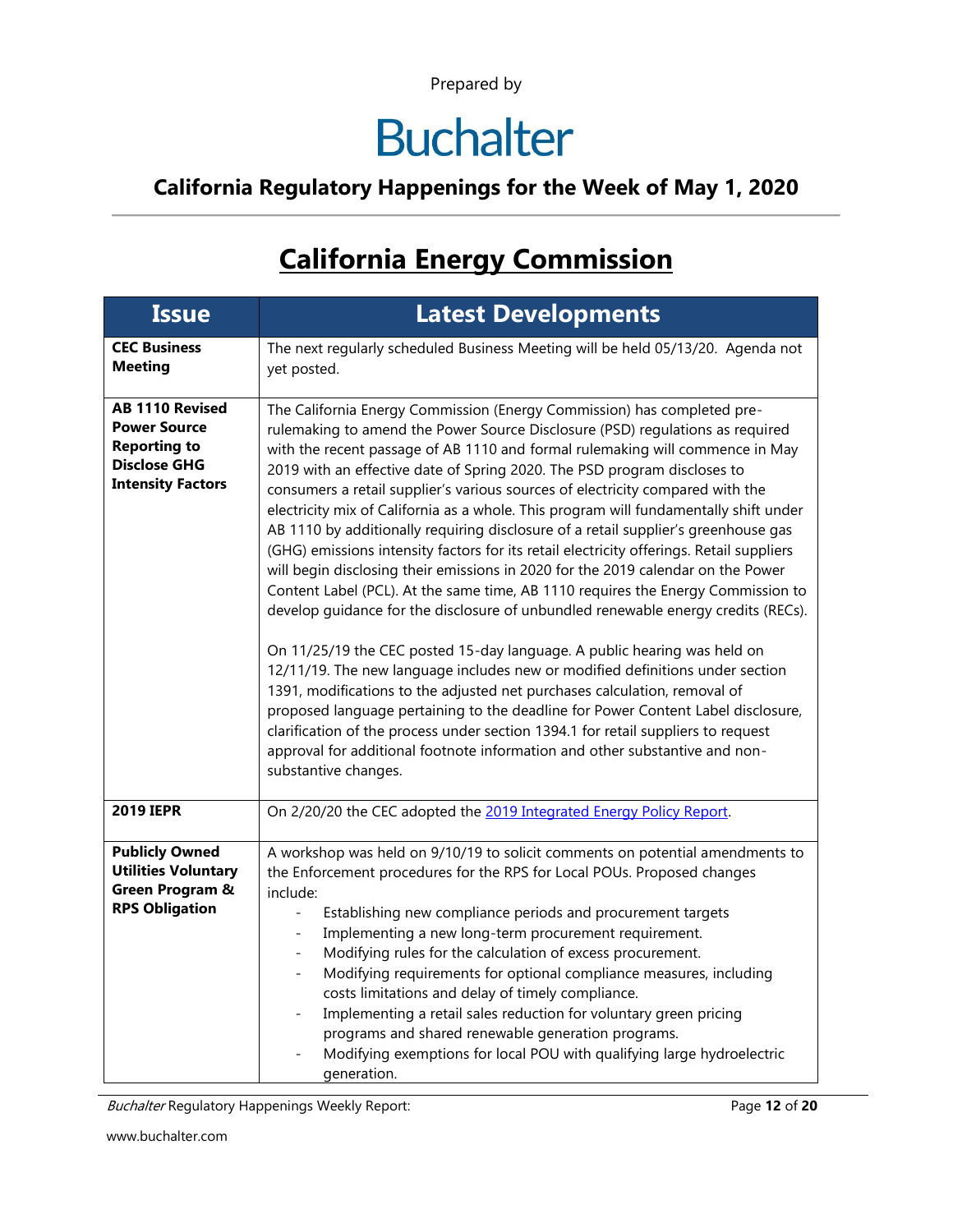# **Buchalter**

#### **California Regulatory Happenings for the Week of May 1, 2020**

| Implementing exemptions for qualifying POU procurement from gas-fired<br>generation and generation from unavoidable long-term coal contracts<br>and ownership agreements.<br>Clarifications to other existing regulatory provisions.<br>$\overline{\phantom{a}}$                      |
|---------------------------------------------------------------------------------------------------------------------------------------------------------------------------------------------------------------------------------------------------------------------------------------|
| On 12/17/19 proposed pre-rulemaking amendments to the RPS POU regulations<br>where posted along with a request for comments. A Lead Commissioner Pre-<br>Rulemaking Workshop - Enforcement Procedures for the RPS for Local Publicly<br>Owned Electric Utilities was held on 1/10/20. |

## **California Air Resources Board**

| <b>Issue</b>                              | <b>Latest Developments</b>                                                                                                                                                                                                                                                                                                                                                                                                                                                                                                                                                                                                                                                 |  |  |  |  |  |
|-------------------------------------------|----------------------------------------------------------------------------------------------------------------------------------------------------------------------------------------------------------------------------------------------------------------------------------------------------------------------------------------------------------------------------------------------------------------------------------------------------------------------------------------------------------------------------------------------------------------------------------------------------------------------------------------------------------------------------|--|--|--|--|--|
| Cap and Trade &<br><b>GHG Reporting</b>   | A workshop was held on 8/16/19 to evaluate allowance supply.                                                                                                                                                                                                                                                                                                                                                                                                                                                                                                                                                                                                               |  |  |  |  |  |
|                                           | A meeting of the Compliance Offset Protocol Task Force was held on 10/24/19.                                                                                                                                                                                                                                                                                                                                                                                                                                                                                                                                                                                               |  |  |  |  |  |
|                                           | On 11/18/19 ARB announced that it had initiated an investigation into whether<br>compliance offset credits issued for livestock methane destruction events that took<br>place at the Scenic View Dairy in Holland, Michigan may have been generated<br>while the facility was not in compliance with the health and safety rules of the<br>Michigan Department of Environment, Great Lakes, and Energy. On 1/30/20 ARB<br>released it final determination that the project did not meet the requirements of<br>the regulation and the compliance offset protocol. ARB has invalidated offsets<br>created during the period of 2/1/16-1/31/17 (18,867 offsets invalidated). |  |  |  |  |  |
|                                           | In February 2020 ARB issued a FAQ on Resource Shuffling.                                                                                                                                                                                                                                                                                                                                                                                                                                                                                                                                                                                                                   |  |  |  |  |  |
| <b>Low Carbon Fuel</b><br><b>Standard</b> | A public workshop was held on 7/31/19 to discuss potential amendments to the<br>cost containment features of the LCFS. Staff Presentation Handout                                                                                                                                                                                                                                                                                                                                                                                                                                                                                                                          |  |  |  |  |  |
|                                           | A public hearing was held on 11/21/19 to consider adoption of proposed<br>amendments to the LCFS. Notice. Comments were due on the proposed revisions<br>by 11/18/19. Proposed Regulation Order ISOR.                                                                                                                                                                                                                                                                                                                                                                                                                                                                      |  |  |  |  |  |
|                                           | On 11/21/19 the Board adopted Resolution 19-27 approving the amendments<br>and directing the Executive Officer to determine if additional conforming<br>modifications are needed.                                                                                                                                                                                                                                                                                                                                                                                                                                                                                          |  |  |  |  |  |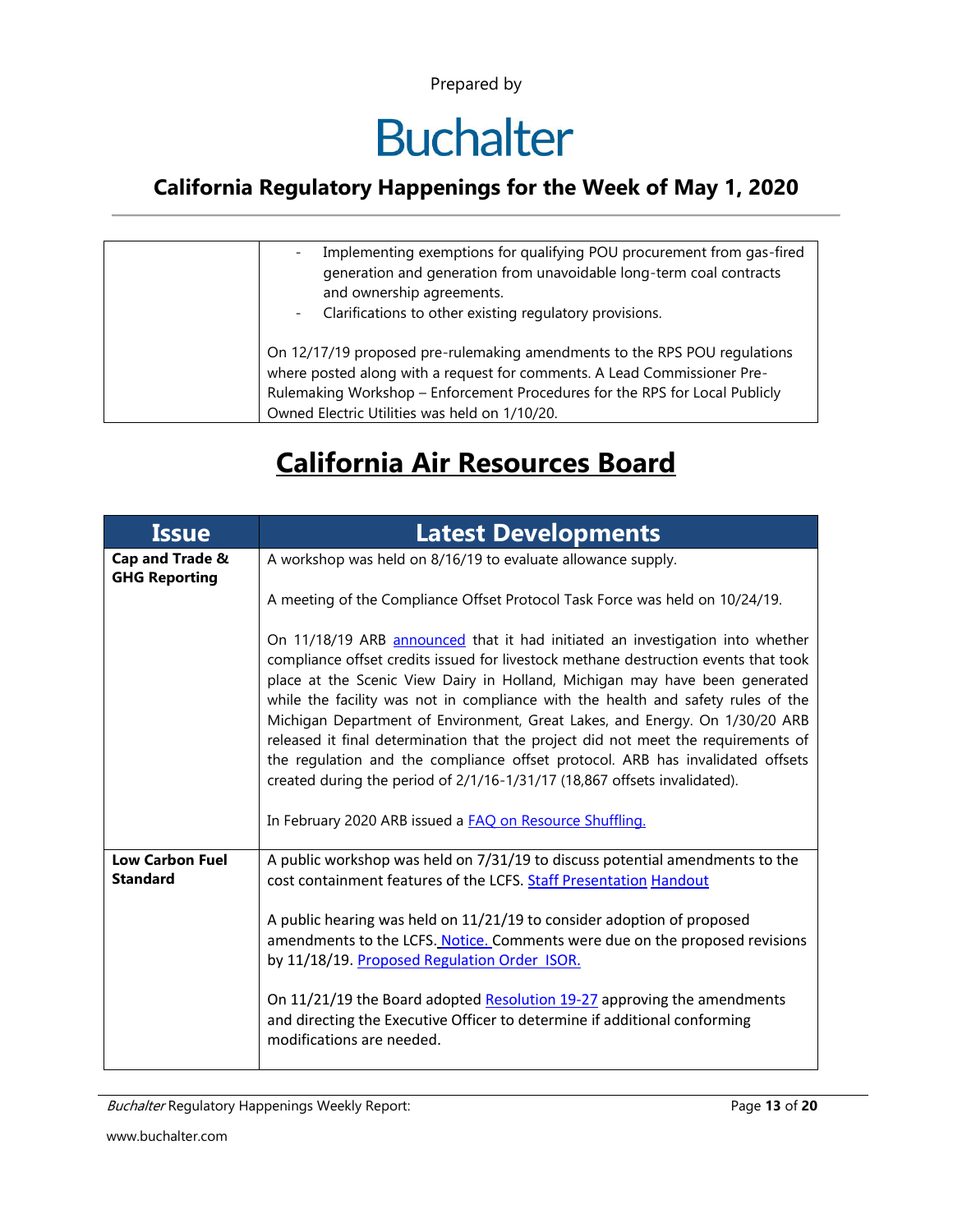# **Buchalter**

#### **California Regulatory Happenings for the Week of May 1, 2020**

## **California Independent System Operator**

| <b>Issue</b>                                | <b>Latest Developments</b>                           |
|---------------------------------------------|------------------------------------------------------|
| <b>Board of Governors</b><br><b>Meeting</b> | The next Board meeting will be held May 13-14, 2020. |

### **CAISO Stakeholder Initiatives**

| <b>Issue</b>                                                               | <b>Latest Developments</b>                                                                                                                                                                                                                                                                                                                                                                                                                                                                                                                                                                                                         |  |  |  |  |  |
|----------------------------------------------------------------------------|------------------------------------------------------------------------------------------------------------------------------------------------------------------------------------------------------------------------------------------------------------------------------------------------------------------------------------------------------------------------------------------------------------------------------------------------------------------------------------------------------------------------------------------------------------------------------------------------------------------------------------|--|--|--|--|--|
| <b>Energy Storage and</b><br><b>Distributed Energy</b><br><b>Resources</b> | On 10/21/19, CAISO posted a revised straw proposal. A meeting to discuss was<br>held on 10/28/19.                                                                                                                                                                                                                                                                                                                                                                                                                                                                                                                                  |  |  |  |  |  |
| <b>Participation</b><br>(Phase 4)                                          | A meeting to discuss was held on 12/3/19. Notice Presentation                                                                                                                                                                                                                                                                                                                                                                                                                                                                                                                                                                      |  |  |  |  |  |
|                                                                            | The second revised straw proposal was issued on 2/24/20. A meeting to discuss<br>was held on 3/2/20.                                                                                                                                                                                                                                                                                                                                                                                                                                                                                                                               |  |  |  |  |  |
|                                                                            | Draft final proposal expected May 20, 2020.                                                                                                                                                                                                                                                                                                                                                                                                                                                                                                                                                                                        |  |  |  |  |  |
| <b>Resource Adequacy</b><br><b>Enhancement</b>                             | On 10/3/19, CAISO posted a Second Revised Straw Proposal on resource adequacy<br>enhancements and a Draft Final Proposal on Local RA with Availability-Limited<br>Resources and Slow Demand Response. A meeting to discuss was held on 10/9/19.<br>An additional meeting was held on 12/6/19.<br>A meeting to discuss the third revised straw proposal was held on 1/7-8/20.<br>Agenda. Comments on the revised proposal were due by 1/27/20.<br>On 3/17/20 the CAISO posted a fourth revised straw proposal. A meeting to<br>discuss was held on 3/24/20. Comments were due on 4/14/20.<br>Next meeting to be held on June 15-16. |  |  |  |  |  |
| <b>Day-Ahead Market</b><br><b>Enhancements</b>                             | On 2/8/18 CAISO launched a new initiative, Day-Ahead Market Enhancements to<br>address ramping and uncertainty previously left to be resolved by the real-time<br>market. Enhancements to be considered include combining the Integrated Forward<br>Market with the Residual Unit Commitment process, changing the day-ahead<br>scheduling granularity from hourly to 15-minute and adding an imbalance reserve<br>product.                                                                                                                                                                                                        |  |  |  |  |  |

Buchalter Regulatory Happenings Weekly Report: Page **14** of **20**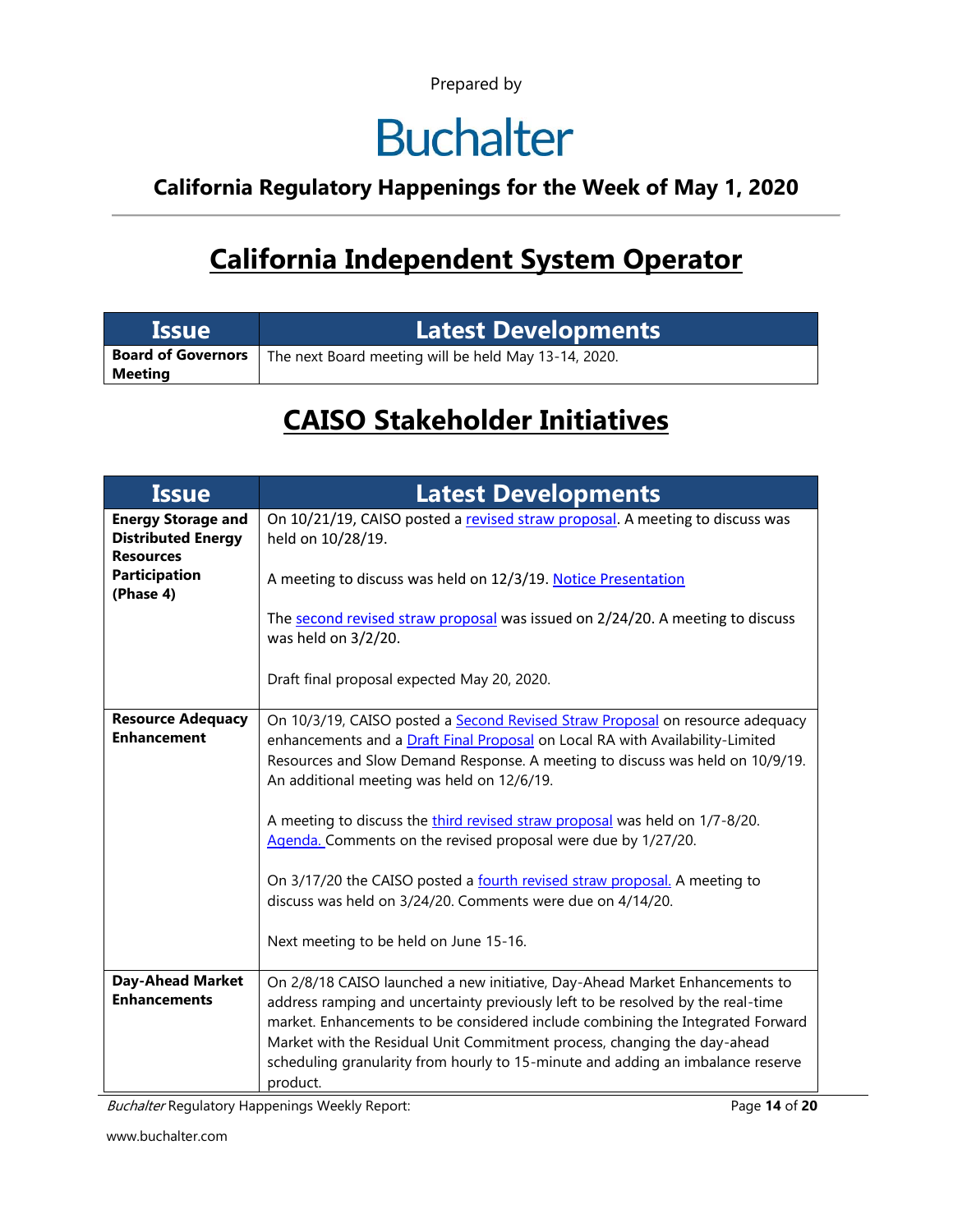# **Buchalter**

#### **California Regulatory Happenings for the Week of May 1, 2020**

|                                               | The CAISO dropped the effort to achieve a 15-minute granularity due to waning<br>interest. Phase 2 will continue the efforts to develop a day-ahead product to<br>procure 15-minute ramp capability and uncertainty needs in the real-time, with<br>implementation planned for the Fall of 2021.<br>A Technical Workshop was held June 20 to discuss proposed options for                                                                                                                                                                                                                                                                                                                                                                                                                                                                                                                                |  |  |  |  |  |
|-----------------------------------------------|----------------------------------------------------------------------------------------------------------------------------------------------------------------------------------------------------------------------------------------------------------------------------------------------------------------------------------------------------------------------------------------------------------------------------------------------------------------------------------------------------------------------------------------------------------------------------------------------------------------------------------------------------------------------------------------------------------------------------------------------------------------------------------------------------------------------------------------------------------------------------------------------------------|--|--|--|--|--|
|                                               | developing a new day-ahead product that will address ramping needs between<br>intervals and uncertainty that can occur between the day-ahead and real-time<br>markets. The agenda and presentation is available<br>at http://www.caiso.com/informed/Pages/StakeholderProcesses/Day-<br>AheadMarketEnhancements.aspx.                                                                                                                                                                                                                                                                                                                                                                                                                                                                                                                                                                                     |  |  |  |  |  |
|                                               | A working group meeting was held on 8/13/19. Market Notice. This meeting<br>reviewed comment received from the June workshop and continued discussions<br>on the proposed design options. Presentation                                                                                                                                                                                                                                                                                                                                                                                                                                                                                                                                                                                                                                                                                                   |  |  |  |  |  |
|                                               | On 2/3/20 CAISO posted the Straw Proposal and Variable Energy Resource Bidding<br>and Scheduling Solver. A meeting to discuss was held on 2/10/20 and comments<br>were due by 3/2/20. An additional meeting was held on 3/5/20 and comments<br>were due by 3/26/20.                                                                                                                                                                                                                                                                                                                                                                                                                                                                                                                                                                                                                                      |  |  |  |  |  |
|                                               | A revised straw proposal is anticipated in May 2020.                                                                                                                                                                                                                                                                                                                                                                                                                                                                                                                                                                                                                                                                                                                                                                                                                                                     |  |  |  |  |  |
| 2019-2020<br>transmission<br>planning process | The California ISO 2019-2020 transmission planning cycle involves key stakeholder<br>activities from 2019 through early 2020. Each year, the ISO conducts its<br>transmission planning process to identify potential system limitations as well as<br>opportunities for system reinforcements that improve reliability and efficiency. The<br>transmission planning process core product is the ISO Transmission Plan, which<br>provides an evaluation of the ISO control grid, examines conventional grid<br>reliability requirements and projects, summarizes key collaborative activities and<br>provides details on key study areas and associated findings. Background and<br>materials such as studies may be found at:<br>http://www.caiso.com/planning/Pages/TransmissionPlanning/2019-<br>2020TransmissionPlanningProcess.aspx<br>The Board adopted the 2019-2020 Transmission Plan on 3/25/20. |  |  |  |  |  |
| 2020-2021<br>transmission<br>planning process | Final Study Plan issued March 31, 2020 with meeting held February 28, 2020.                                                                                                                                                                                                                                                                                                                                                                                                                                                                                                                                                                                                                                                                                                                                                                                                                              |  |  |  |  |  |

Buchalter Regulatory Happenings Weekly Report: Page **15** of **20**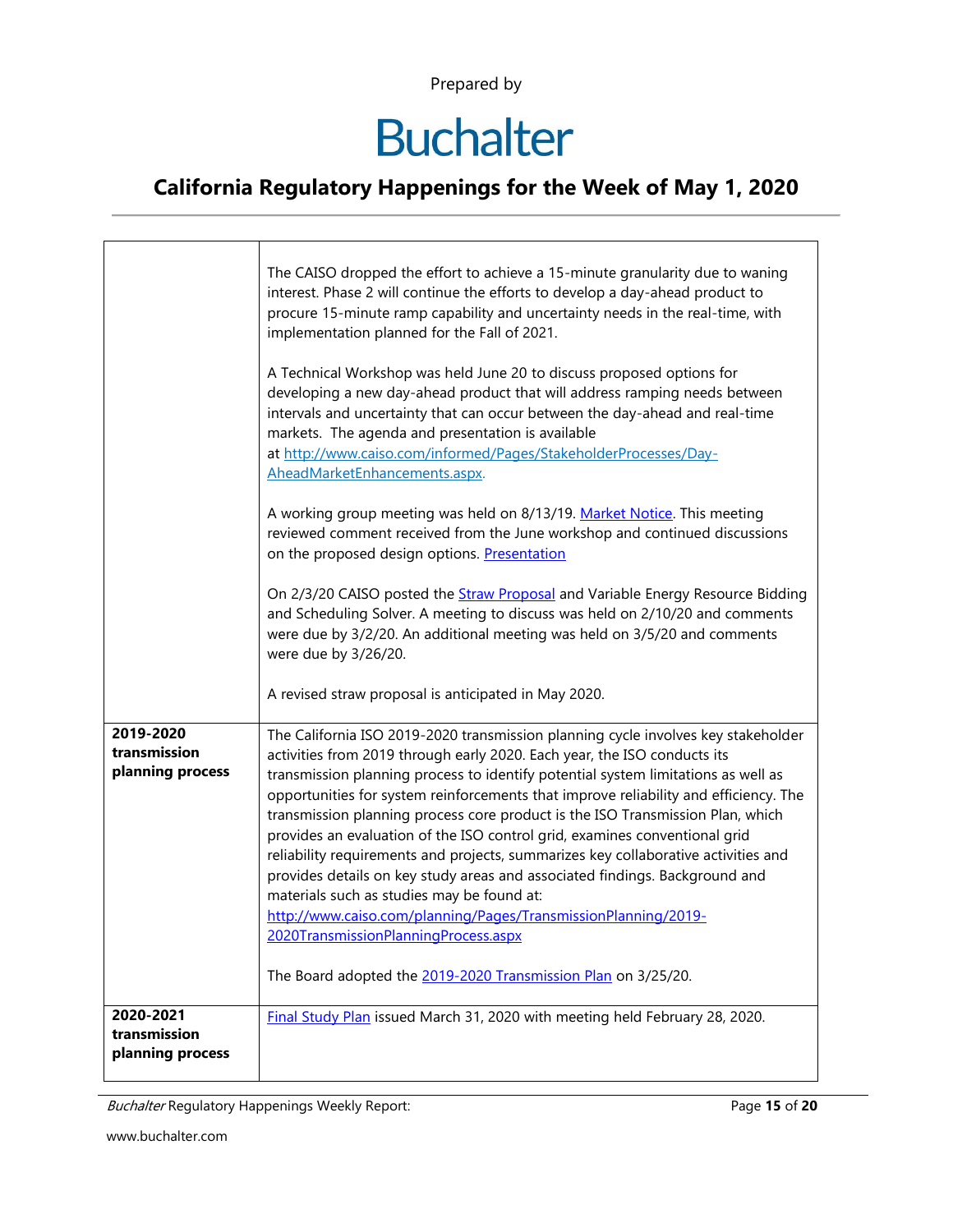# **Buchalter**

#### **California Regulatory Happenings for the Week of May 1, 2020**

| <b>Market Settlement</b><br><b>Timeline</b> | On 6/11/19 CAISO issued an <i>issue paper and straw proposal</i> to change the market<br>settlement timeline to reduce market participant financial exposure by producing<br>initial settlement statements that will approximate more the final settlement, allow<br>sufficient time for the CAISO and market participants to resolve disputes and<br>reduce CAISO and market participant administrative costs associated with low-<br>value settlement re-calculation efforts. A meeting to discuss was held on 6/13/19.                                                                |  |  |  |  |  |
|---------------------------------------------|------------------------------------------------------------------------------------------------------------------------------------------------------------------------------------------------------------------------------------------------------------------------------------------------------------------------------------------------------------------------------------------------------------------------------------------------------------------------------------------------------------------------------------------------------------------------------------------|--|--|--|--|--|
|                                             | On 8/15/19 CAISO posted a revised straw proposal and sample payments calendar.<br>A web conference to discuss was held on 8/22/19. Market Notice                                                                                                                                                                                                                                                                                                                                                                                                                                         |  |  |  |  |  |
|                                             | On 9/24/19, CAISO posted the <b>Draft Final Proposal</b> and associated documents. A<br>meeting to discuss was held on 9/30/19.                                                                                                                                                                                                                                                                                                                                                                                                                                                          |  |  |  |  |  |
| <b>Hybrid Resources</b>                     | Initaitive addresses paired resources - "As generation developers become<br>increasingly interested in pairing energy storage with existing or proposed<br>generation, this initiative will explore how such "hybrid" generation resources can<br>be registered and configured to operate within the ISO market. This initiative will<br>develop solutions allowing developers to maximize the benefits of their resource's<br>configuration. Hybrid resource configurations also raise new operational and<br>forecasting challenges that ISO plans to address during this initiative." |  |  |  |  |  |
|                                             | Second Revised Straw Proposal issued April 29, 2020. Meeting to be held on May<br>7.                                                                                                                                                                                                                                                                                                                                                                                                                                                                                                     |  |  |  |  |  |

## **Federal Energy Regulatory Commission**

| <b>Issue</b>                                                                    | <b>Latest Developments</b>                                                                                                                                                                                                                                                                                                          |  |  |  |  |
|---------------------------------------------------------------------------------|-------------------------------------------------------------------------------------------------------------------------------------------------------------------------------------------------------------------------------------------------------------------------------------------------------------------------------------|--|--|--|--|
| <b>Federal Energy</b><br>Regulatory<br><b>Commission</b>                        | The next Commission meeting is May 21, 2020.                                                                                                                                                                                                                                                                                        |  |  |  |  |
| <b>Technical</b><br>Conference<br>regarding Hybrid<br><b>Resources (AD20-9)</b> | FERC issued notice of technical conference to be held July 23, 2020.                                                                                                                                                                                                                                                                |  |  |  |  |
| <b>Grid Reliability and</b><br><b>Resilience Pricing</b><br>$(AD18-7)$          | On 1/8/18 FERC initiated this proceeding after terminating RM18-1, a rulemaking<br>tasked with evaluating the DOE pricing proposal. This proceeding will holistically<br>examine the resiliency of the market and asks RTOs and ISOs to provide<br>information on whether the Commission needs to act regarding resiliency. A large |  |  |  |  |

Buchalter Regulatory Happenings Weekly Report: Page **16** of **20**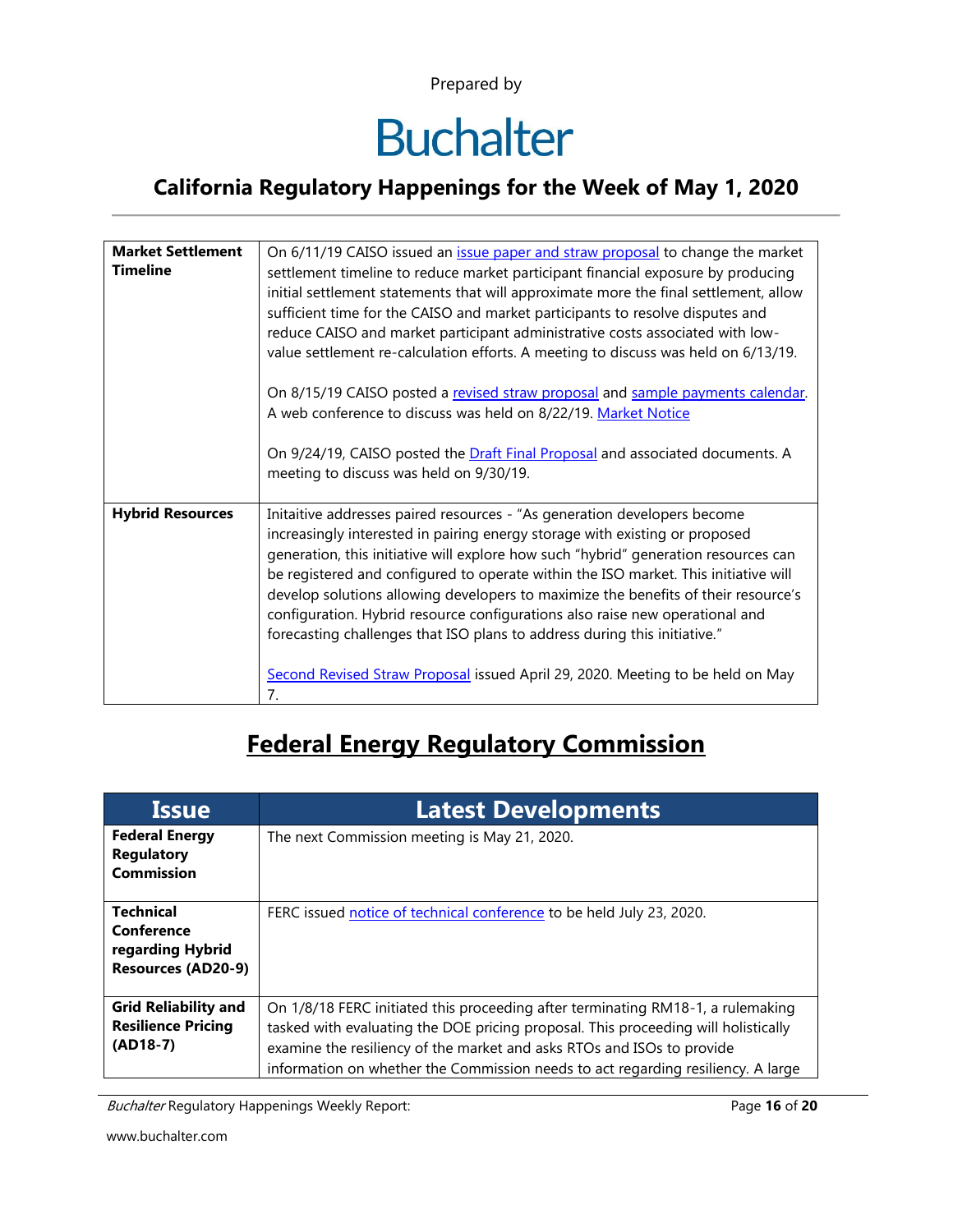# **Buchalter**

#### **California Regulatory Happenings for the Week of May 1, 2020**

|                                                                 | number of comments were submitted on May 9, 2019.                                                                                                                                                                                                                                                                                                                                                                                                                                                                                                                                                                                                                                                                                                                                                                                                                                         |  |  |  |  |  |
|-----------------------------------------------------------------|-------------------------------------------------------------------------------------------------------------------------------------------------------------------------------------------------------------------------------------------------------------------------------------------------------------------------------------------------------------------------------------------------------------------------------------------------------------------------------------------------------------------------------------------------------------------------------------------------------------------------------------------------------------------------------------------------------------------------------------------------------------------------------------------------------------------------------------------------------------------------------------------|--|--|--|--|--|
| <b>NERC Reliability</b><br>RD19-3-000                           | A Technical Conference was held on June 27, 2019. The purpose of the conference<br>is to discuss policy issues related to the reliability of the Bulk-Power System.                                                                                                                                                                                                                                                                                                                                                                                                                                                                                                                                                                                                                                                                                                                       |  |  |  |  |  |
|                                                                 | FERC issued a Staff Report on Lessons Learned<br>from Commission-Led CIP Reliability Audits<br>https://www.ferc.gov/legal/staff-reports/2019/2018-report-audits.pdf                                                                                                                                                                                                                                                                                                                                                                                                                                                                                                                                                                                                                                                                                                                       |  |  |  |  |  |
|                                                                 | FERC issued a Notice of Proposed Rulemaking to adopt a new Reliability Standard<br>CIP-012-1 to mitigate cybersecurity risks associated with communications between<br>bulk electric system Control Centers. Link                                                                                                                                                                                                                                                                                                                                                                                                                                                                                                                                                                                                                                                                         |  |  |  |  |  |
|                                                                 | FERC approved a new Critical Infrastructure Protection Reliability Standard (CIP<br>008-6) to require reporting of cyber security incidents that either compromise or<br>attempt to compromise Electronic Security Perimeters, Electronic Access Control or<br>Monitoring Systems, and Physical Security Perimeters associated cyber systems.<br>The new Reliability Standard also encompasses disruptions or attempts to disrupt<br>the operation of a bulk electric system cyber system.<br>https://www.ferc.gov/media/news-releases/2019/2019-2/06-20-19-E-<br>2.asp#.XQwP8IhKjcs                                                                                                                                                                                                                                                                                                      |  |  |  |  |  |
|                                                                 | At the June 20, 2019 meeting the Commission initiated a proposed rulemaking to<br>approve Reliability Standard TPL-001-5 (Transmission System Planning<br>Performance Requirements) submitted by the North American Electric Reliability<br>Corporation (NERC) that revises the current standard to address (1) reliability<br>issues concerning the study of single points of failure of protection systems; and<br>(2) directives from a previous Commission order (Order No. 786) regarding<br>planned maintenance outages and stability analysis for spare equipment strategy.<br>In addition, the NOPR proposes to direct NERC to develop and submit<br>modifications to the NERC Reliability Standard to require corrective action plans<br>for protection system single points of failure in combination with a 3-phase fault if<br>planning studies indicate potential cascading. |  |  |  |  |  |
| <b>Return on Equity</b><br><b>Policy Review</b><br>(PL19-4-000) | FERC opened a Notice of Inquiry PL19-4-000 to examine whether, and if so how, to<br>revise its policies on determining the return on equity (ROE) used in setting rates<br>charged by jurisdictional public utilities.                                                                                                                                                                                                                                                                                                                                                                                                                                                                                                                                                                                                                                                                    |  |  |  |  |  |
|                                                                 | This step follows the 2017 decision <i>Emera Maine v. FERC</i> (854 F.3d 9) that reversed<br>and vacated Opinion No. 531. In that opinion, FERC set the ROE for New England<br>Transmission Owners at the midpoint of the upper half of the zone of<br>reasonableness produced by a two-step discounted cash flow (DCF) analysis.                                                                                                                                                                                                                                                                                                                                                                                                                                                                                                                                                         |  |  |  |  |  |

Buchalter Regulatory Happenings Weekly Report: Page **17** of **20**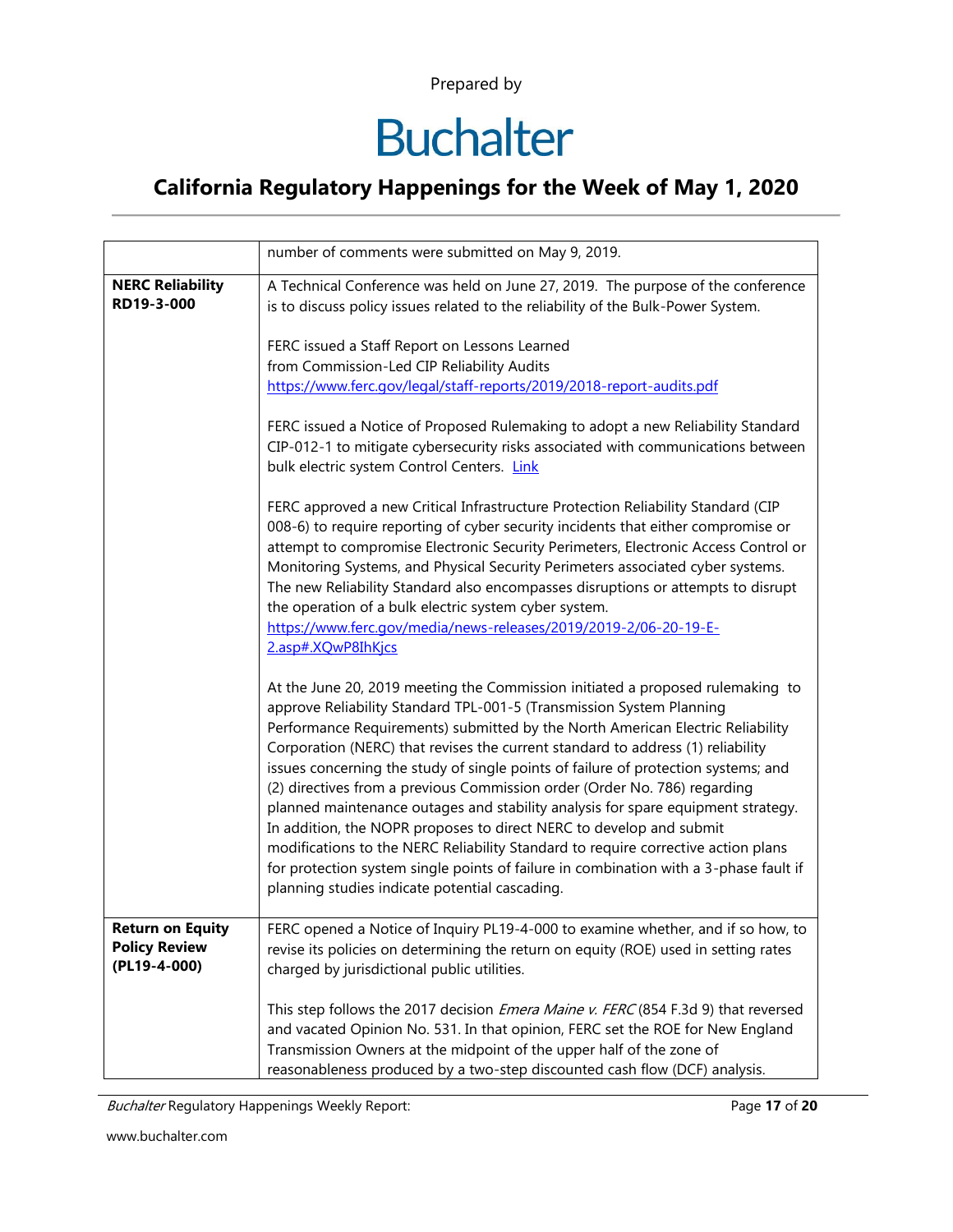# **Buchalter**

#### **California Regulatory Happenings for the Week of May 1, 2020**

|                                                                                                                                                                                                                                              | Although the court did not expressly question the Commission's specific finding, it<br>did conclude that FERC failed to show that setting the ROE at the upper midpoint,<br>rather than the midpoint, was just and reasonable.<br>Following the court's ruling, the Commission issued two orders proposing an<br>alternative ROE methodology and establishing a paper hearing on whether and<br>how it should apply to ROE complaint proceedings in New England and the<br>Midcontinent Independent System Operator. Those orders proposed to change<br>FERC's approach for determining base ROE by giving equal weight to four financial<br>models instead of primarily relying on the DCF methodology. Comments on the<br>Notice of Inquiry were due in mid-June.                                                                                                                                                                                                                                                                                                                                                                                                                                                                                                                                                                                                                                                                                                                          |
|----------------------------------------------------------------------------------------------------------------------------------------------------------------------------------------------------------------------------------------------|----------------------------------------------------------------------------------------------------------------------------------------------------------------------------------------------------------------------------------------------------------------------------------------------------------------------------------------------------------------------------------------------------------------------------------------------------------------------------------------------------------------------------------------------------------------------------------------------------------------------------------------------------------------------------------------------------------------------------------------------------------------------------------------------------------------------------------------------------------------------------------------------------------------------------------------------------------------------------------------------------------------------------------------------------------------------------------------------------------------------------------------------------------------------------------------------------------------------------------------------------------------------------------------------------------------------------------------------------------------------------------------------------------------------------------------------------------------------------------------------|
| <b>Electric</b><br><b>Transmission</b><br><b>Incentives Policy</b><br>(PL19-3-000)                                                                                                                                                           | FERC issued a Notice of Inquiry PL19-3-000 into possible improvements to its<br>electric transmission incentives policy to ensure that it appropriately encourages<br>the development of the infrastructure needed to ensure grid reliability and reduce<br>congestion to reduce the cost of power for consumers. The NOI recognizes that<br>nearly 13 years have passed since the issuance of Order No. 679. Since then, there<br>have been a number of significant developments in how transmission is planned,<br>developed, operated, and maintained. The NOI examines whether incentives<br>should continue to be granted based on a project's risks and challenges or should<br>be based on the benefits that a project provide. Examples of other topics<br>addressed in the NOI include: consideration of incentives based upon measurable<br>criteria for economic efficiency and reliability benefits, providing incentives for<br>improvements to existing transmission facilities, considering the costs and benefits<br>of projects in awarding incentives, and determining whether to review incentive<br>applications on a case-specific or standardized basis.<br>In addition, the NOI also seeks comment on various ROE incentives, including how<br>they interact with the base ROE and other transmission incentives. Finally, the NOI<br>seeks input about possible metrics for evaluating the effectiveness of incentives.<br>Comments on the NOI were due in mid-June. |
| <b>TECHNICAL</b><br><b>CONFERENCE ON</b><br><b>INCREASING REAL-</b><br><b>TIME AND DAY-</b><br><b>AHEAD MARKET</b><br><b>EFFICIENCY AND</b><br><b>ENHANCING</b><br><b>RESILIENCE</b><br><b>THROUGH</b><br><b>IMPROVED</b><br><b>SOFTWARE</b> | Commission staff convened a technical conference (AD19-13-000) on June 25, 26,<br>and 27, 2019 to discuss opportunities for increasing real-time and day-ahead<br>market efficiency and enhancing the resilience of the bulk power system through<br>improved software.                                                                                                                                                                                                                                                                                                                                                                                                                                                                                                                                                                                                                                                                                                                                                                                                                                                                                                                                                                                                                                                                                                                                                                                                                      |

Buchalter Regulatory Happenings Weekly Report: Page **18** of **20**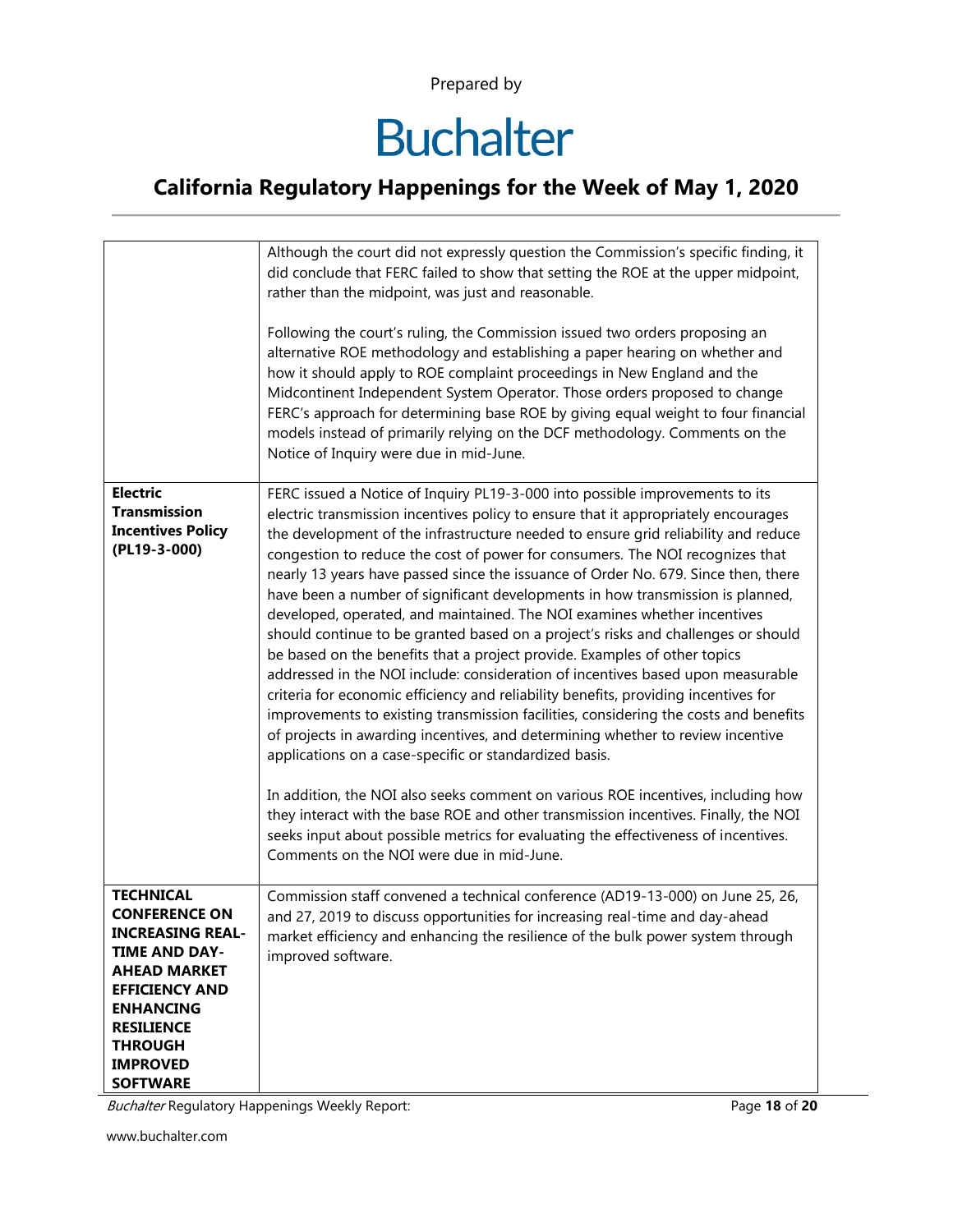## **Buchalter**

#### **California Regulatory Happenings for the Week of May 1, 2020**

**(AD19-13-000)**

## **Upcoming Meetings\***

| <b>May 2020</b>  |                |                                             |                                                                                         |               |
|------------------|----------------|---------------------------------------------|-----------------------------------------------------------------------------------------|---------------|
| <b>Monday</b>    | <b>Tuesday</b> | Wednesday                                   | <b>Thursday</b>                                                                         | <b>Friday</b> |
| $\boldsymbol{4}$ | 5              | 6<br>CAISO EIM<br>Governing Body<br>Meeting | $\overline{z}$<br><b>CPUC Voting</b><br>Meeting<br>CAISO Meeting on<br>Hybrid Resources | 8             |
| 11               | 12             | 13                                          | 14                                                                                      | 15            |

\*All meetings are remote access only

Buchalter Regulatory Happenings Weekly Report: Page **19** of **20**